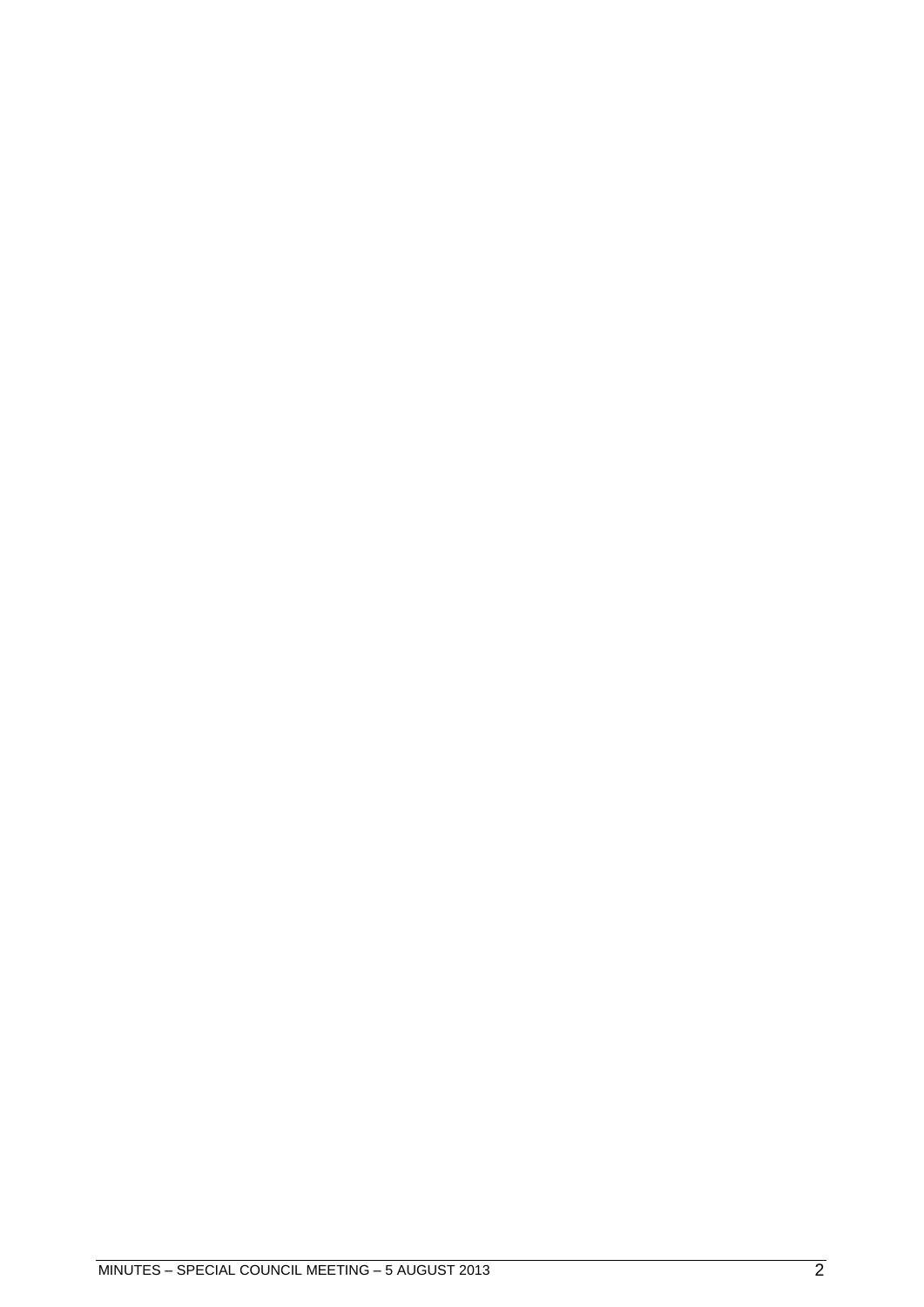### **SHIRE OF YORK**

### **DISCLAIMER**

No responsibility whatsoever is implied or accepted by the Shire of York for any act, omission or statement or intimation occurring during Council meetings.

The Shire of York disclaims any liability for any loss whatsoever and howsoever caused arising out of reliance by any person or legal entity on any such act, omission or statement or intimation occurring during Council meetings.

Any person or legal entity who acts or fails to act in reliance upon any statement, act or omission made in a Council meeting does so at that person's or legal entity's own risk.

In particular and without derogating in any way from the broad disclaimer above, in any discussion regarding any planning application or application for a license, any statement or intimation of approval made by any member or Officer of the Shire of York during the course of any meeting is not intended to be and is not taken as notice of approval from the Shire of York.

The Shire of York notifies that anyone who has any application lodged with the Shire of York must obtain and should only rely on WRITTEN CONFIRMATION of the outcome of the application, and any conditions attaching to the decision made by the Shire of York in respect of the application.

RAY HOOPER CHIEF EXECUTIVE OFFICER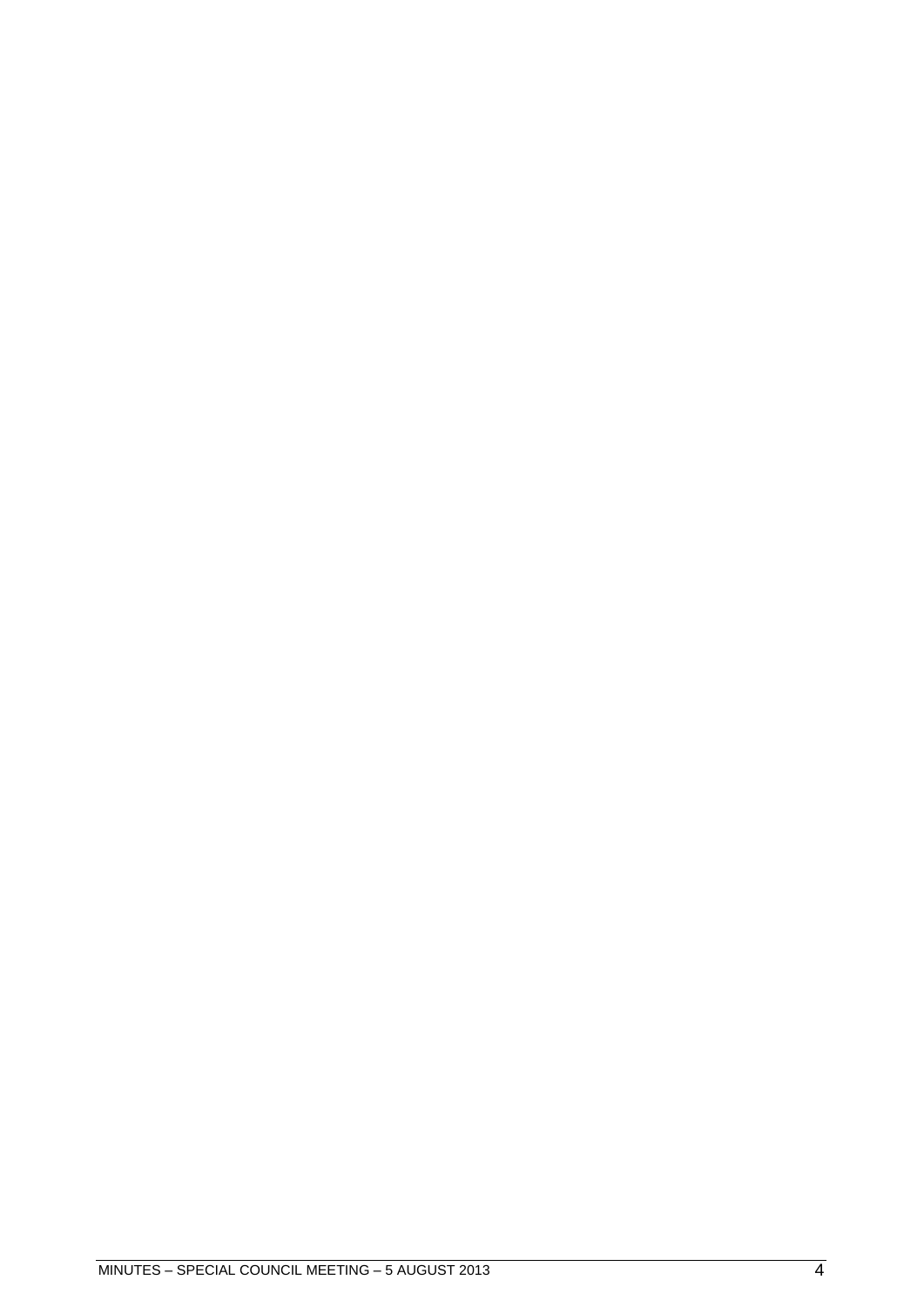### **Table of Contents**

|    | 1.1   |                                                                       |  |
|----|-------|-----------------------------------------------------------------------|--|
|    | 1.2   |                                                                       |  |
|    | 1.3   | Suspension of Standing Orders (undergoing the repeal process) 7       |  |
|    | 1.4   |                                                                       |  |
|    | 1.5   |                                                                       |  |
|    |       |                                                                       |  |
| 2. |       |                                                                       |  |
|    | 2.1   |                                                                       |  |
|    | 2.2   |                                                                       |  |
|    | 2.3   |                                                                       |  |
|    | 2.4   |                                                                       |  |
|    | 2.5   |                                                                       |  |
|    |       |                                                                       |  |
|    |       | 3. RESPONSE TO PREVIOUS PUBLIC QUESTIONS TAKEN ON NOTICE  8           |  |
|    | 3.1   |                                                                       |  |
|    |       |                                                                       |  |
|    |       |                                                                       |  |
|    | 4.1   |                                                                       |  |
|    | 4.2   |                                                                       |  |
|    |       |                                                                       |  |
| 5. |       |                                                                       |  |
| 6. |       |                                                                       |  |
|    |       |                                                                       |  |
|    |       |                                                                       |  |
| 7. |       |                                                                       |  |
|    |       |                                                                       |  |
| 8. |       | ANNOUNCEMENTS BY PRESIDING MEMBER WITHOUT DISCUSSION 10               |  |
|    |       |                                                                       |  |
| 9. |       |                                                                       |  |
|    | 9.1   |                                                                       |  |
|    | 9.2   |                                                                       |  |
|    | 9.2.1 |                                                                       |  |
|    | 9.3   |                                                                       |  |
|    | 9.4   |                                                                       |  |
|    | 9.4.1 |                                                                       |  |
|    |       |                                                                       |  |
|    | 9.4.2 |                                                                       |  |
|    | 9.4.3 | Minimum Rate Payment - Annual Budget 2013/14 (Part 3)33               |  |
|    | 9.4.4 |                                                                       |  |
|    | 9.4.5 | Imposition of Fees and Charges - Inclusive of Rubbish Removal -       |  |
|    |       |                                                                       |  |
|    | 9.4.6 |                                                                       |  |
|    | 9.4.7 | 2013/14 Budget Statement of Financial Activity Statement (Part 7)  47 |  |
|    | 9.5   |                                                                       |  |
|    | 9.6   |                                                                       |  |
|    |       |                                                                       |  |
|    |       |                                                                       |  |
|    |       |                                                                       |  |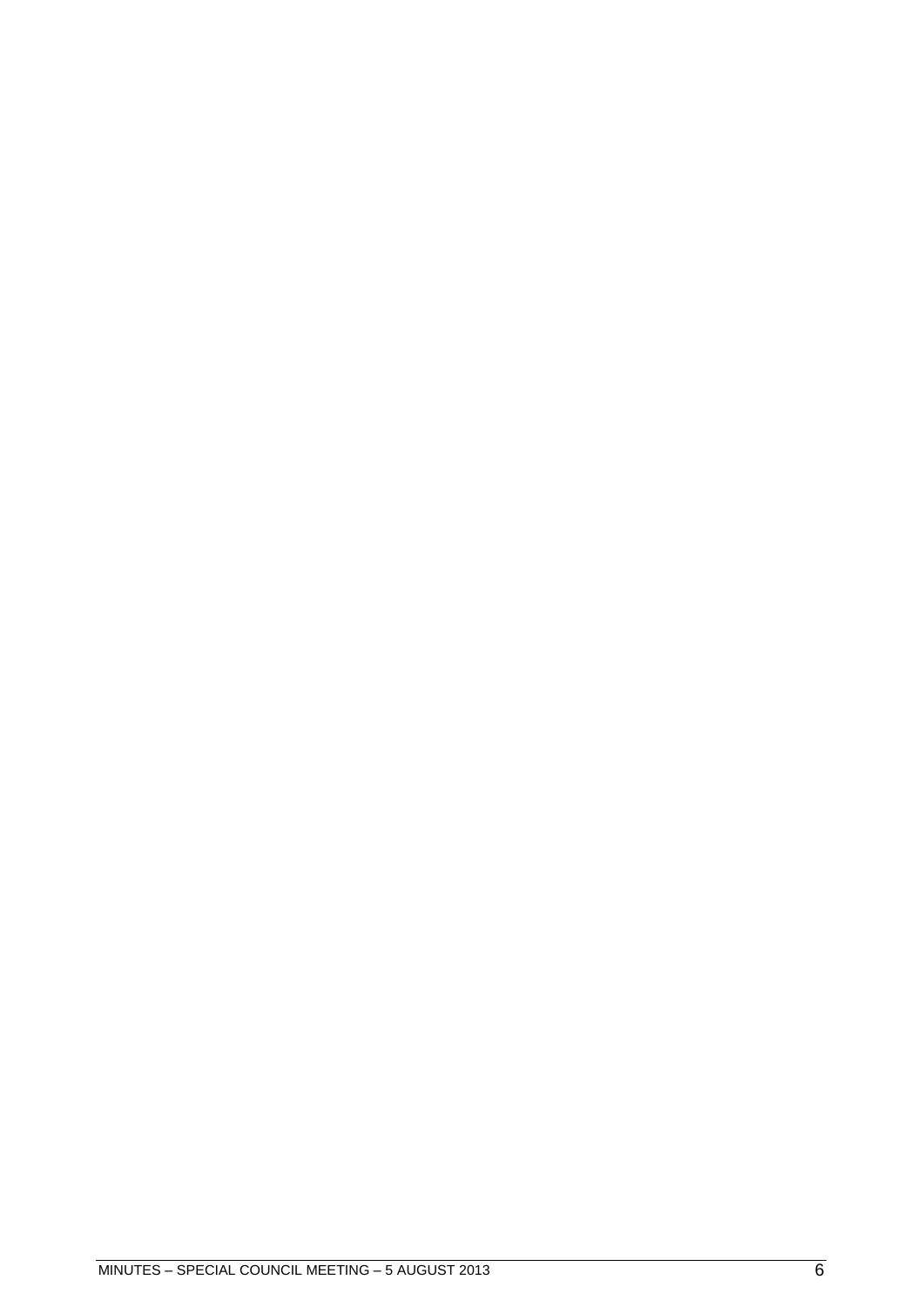

SHIRE OF YORK

### THE SPECIAL MEETING OF THE COUNCIL HELD ON MONDAY, 5 AUGUST, 2013, COMMENCING AT 4.00PM IN COUNCIL CHAMBERS, YORK TOWN HALL, YORK

The York Shire Council acknowledges the traditional owners of the land on which this meeting will be held.

### <span id="page-6-0"></span>**1. OPENING**

- <span id="page-6-1"></span>1.1 Declaration of Opening *Cr Tony Boyle, Shire President, declared the meeting open at 4.00pm*
- <span id="page-6-2"></span>1.2 Chief Executive Officer to read the disclaimer *Ray Hooper, Chief Executive Officer, read the disclaimer*
- <span id="page-6-3"></span>1.3 Suspension of Standing Orders (undergoing the repeal process) Moved: Cr Duperouzel; Seconded: Cr Scott - Carried: 4/0
- <span id="page-6-4"></span>1.4 Announcement of Visitors *Nil*
- <span id="page-6-5"></span>1.5 Announcement of any Declared Financial Interests *Nil*

### <span id="page-6-6"></span>**2. ATTENDANCE**

<span id="page-6-7"></span>2.1 Members *Cr Tony Boyle, Shire President; Cr Roy Scott, Deputy Shire President; Cr Brian Lawrance; Cr Mark Duperouzel*

### <span id="page-6-8"></span>2.2 Staff

*Ray Hooper, Chief Executive Officer; Graham Lantzke, Engineer – Works Manager; Gail Maziuk, Finance Officer/Project Co-Ordinator; Tabitha Bateman, Finance Officer; Helen D'Arcy-Walker, Executive Support Officer*

- <span id="page-6-9"></span>2.3 Apologies *Cr Hooper, Cr Smythe, Tyhscha Cochrane, DCEO*
- <span id="page-6-10"></span>2.4 Leave of Absence Previously Approved *Nil*
- <span id="page-6-11"></span>2.5 Number of People in Gallery at Commencement of Meeting *There were 7 people in the Gallery at the commencement of the meeting.*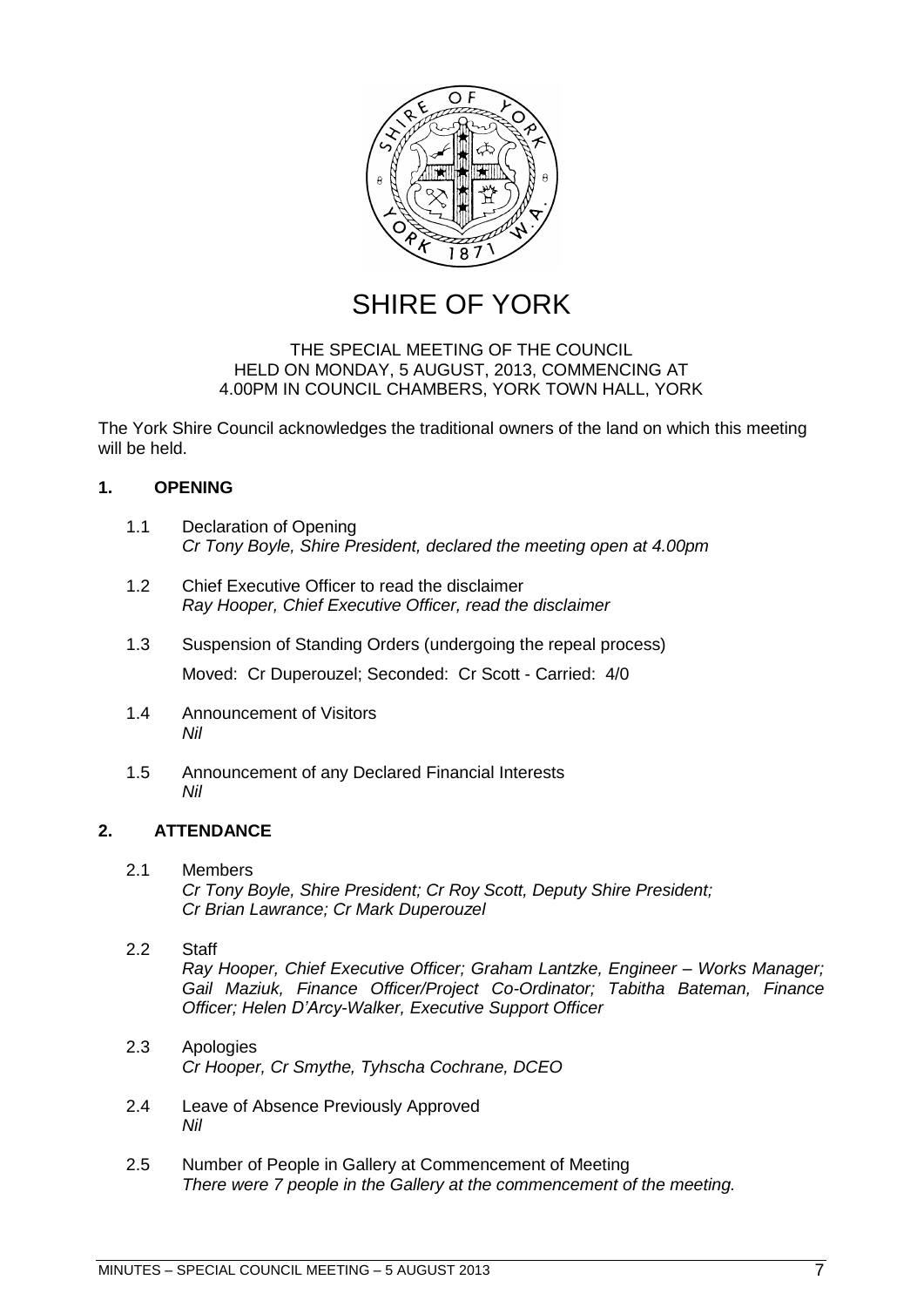### <span id="page-7-0"></span>**3. RESPONSE TO PREVIOUS PUBLIC QUESTIONS TAKEN ON NOTICE**

<span id="page-7-1"></span>3.1 Previous Public Questions Taken on Notice *Nil*

### <span id="page-7-2"></span>**4. PUBLIC QUESTION TIME**

*Public Question Time commenced at 4.03pm*

*Cr Boyle read the Public Question Time Statement*

<span id="page-7-3"></span>4.1 Written Questions – Current Agenda

### **Mr Denis Hill**

From the comments made by the Chief Executive Officer at a SEARTG meeting on the 11<sup>th</sup> July, 2013 in relation to five years free tipping fees will be possible through a new proposed landfill which would be closer and easier to service:

**Question 1:** Does this refer to the new proposed landfill at Alluwuna?

**Response:**

Yes

**Question 2:** If so, when was Council approached with the offer?

**Response:** No offer made, no planning application lodged.

### **Question 3:**

Was this offer reported in Council records

### **Response:**

No offer made, simply an officers opinion of what could be achieved.

### **Question 4:**

Is this a conditional offer to the Shire of York?

### **Response:**

No offer made, no planning application lodged.

### **Question 5:**

Does this mean the Shire of York now has, or will have, a financial interest in the Allawuna proposal?

**Response:** No

**Question 6:**

Why were the ratepayers not informed by their Council representatives?

### **Response**

Nothing to report, no offer made, simply a statement by an officer of what might be.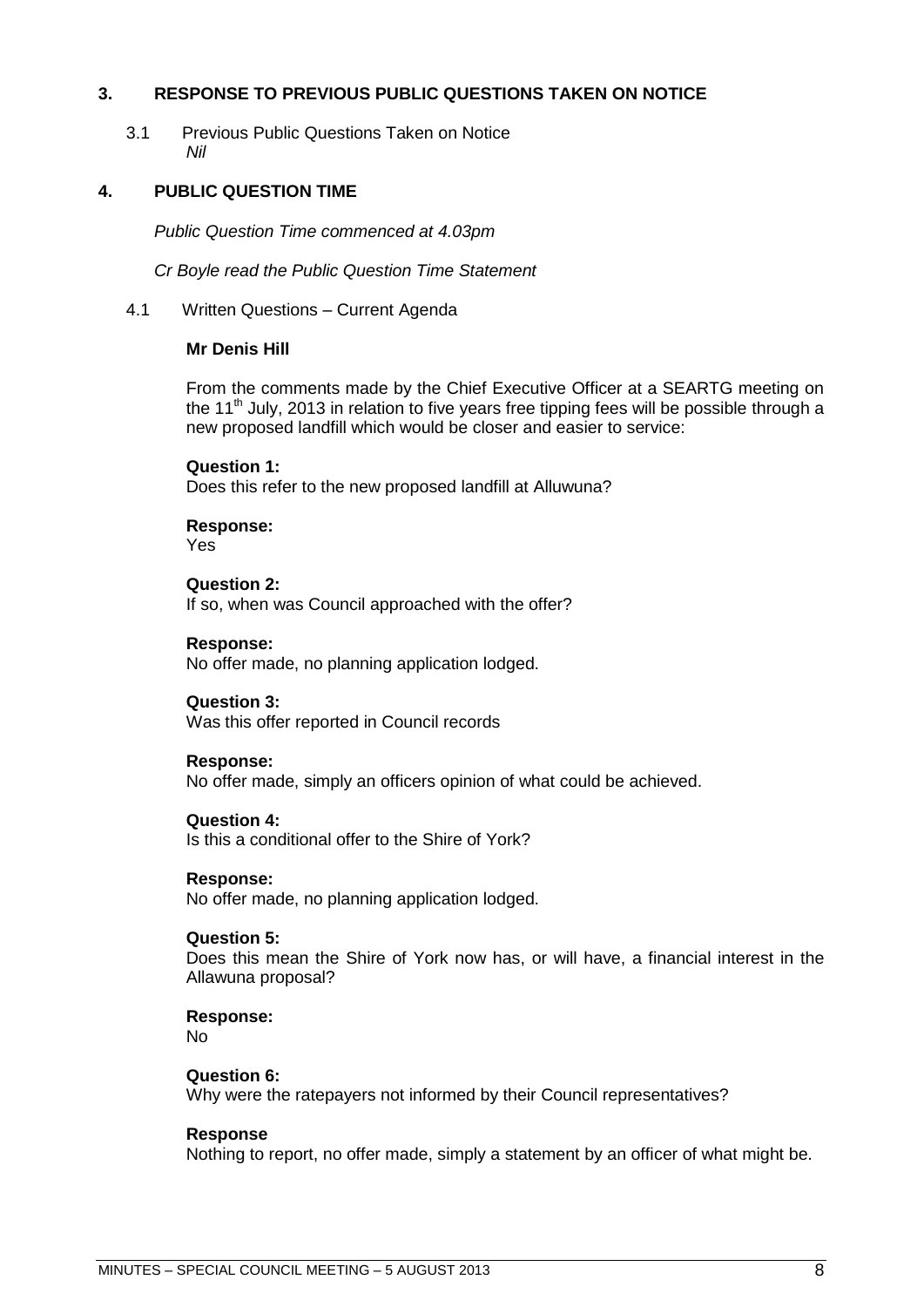### <span id="page-8-0"></span>4.2 Public Question Time

### **Ms Jane Ferro**

### **Question 1:**

If the 5 years of free tipping fees – as minuted at the SEARTG Board Meeting is not an offer by SITA to the Shire, then what is it if it can be openly discussed at this meeting and so minuted?

### **Response:**

No offer made, no planning application has been lodged. Simply a statement made by an officer of what might be and the potential if amalgamation of four Shires went ahead.

### **Mrs Robyn Davies**

### **Question 1:**

If a landfill site goes ahead which will have a major impact on our land values, then will the Shire of York act on behalf of the people it represents and lower our rates accordingly?

### **Response:**

Valuer General sets the value of land and rates are levied according to the valuations provided.

### **Question 2:**

At the SEARTG meeting held on  $11<sup>th</sup>$  July, 2013, Mr Ray Hooper stated that five years tipping fees will be possible through a proposed landfill, which will be closer and easier to service. Does this mean for the five years from/if the landfill site goes ahead no-one in the York Shire will have to pay a waste management fee, will this fee be abolished from our rates notice? The saving of \$89,000 per year tipping fees should be given back to the ratepayers of York.

### **Response:**

The waste management fee relates to the development and operations of the transfer station and not the disposal cost of household waste to landfill currently paid to the Shire of Northam. No offer has been made, no planning application has been lodged and no potential savings on tipping fees has been included in the budget.

### **Mr Bill Roy**

### **Question:**

There appears to be a discrepancy between the calculated figure of 6.7% and the stated increase of 5.9% included in both the Officers Report and the Shire Budget document.

What is the explanation for this and why does the statement in the Officers Report regarding valuation change differ from that in the Annual Budget document?

### **Response:**

The actual rate increase is 5.9% calculated as the difference between actual rates for 2012/13 including interim rates levied and the 2013/14 rates total.

*Public Question Time was declared closed by the Shire President at 4.16pm*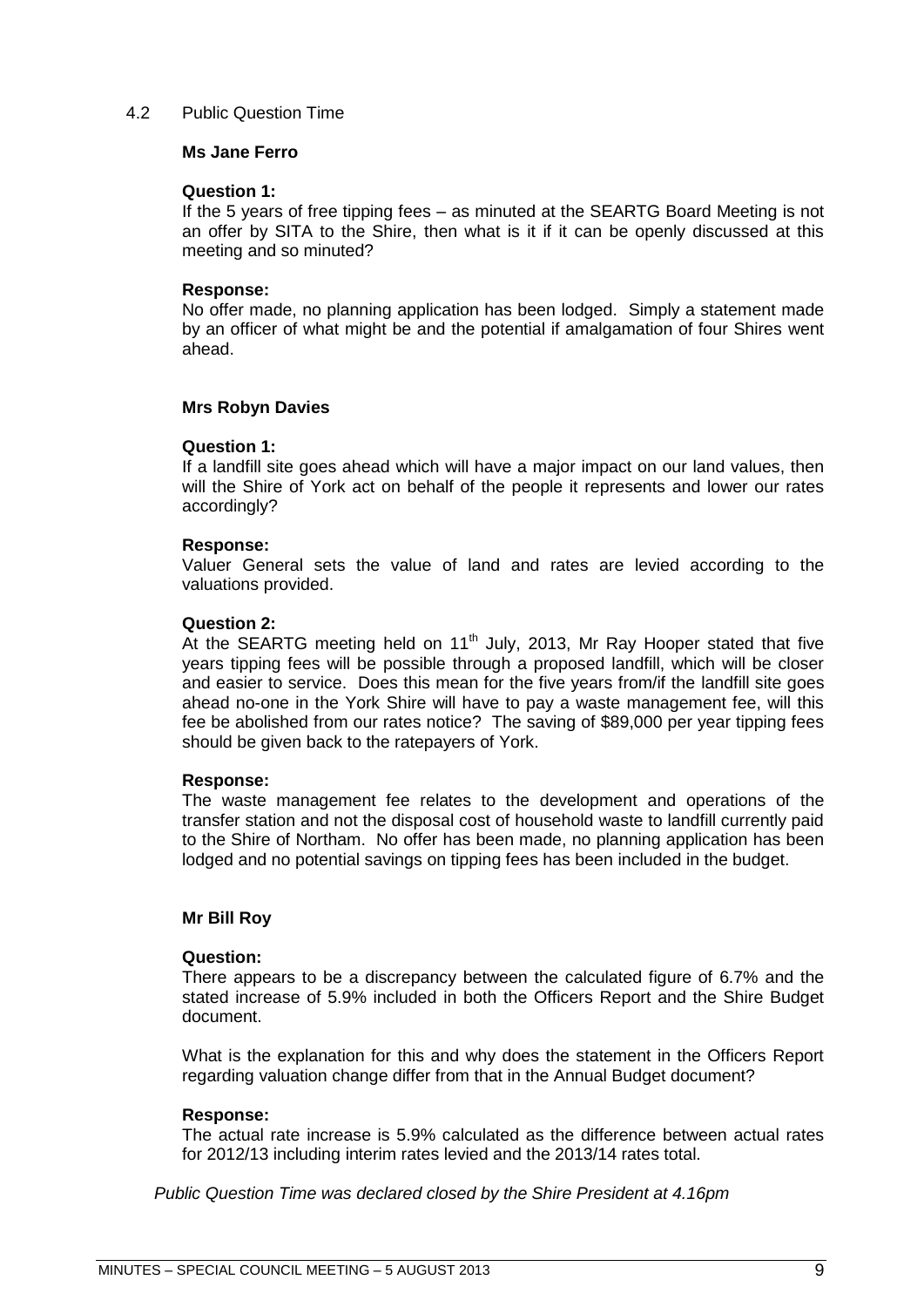- <span id="page-9-0"></span>**5. APPLICATIONS FOR LEAVE OF ABSENCE**  *Nil*
- <span id="page-9-1"></span>**6. PETITIONS / PRESENTATIONS / DEPUTATIONS** *Nil*
- <span id="page-9-2"></span>**7. CONFIRMATION OF MINUTES OF PREVIOUS MEETING** *Nil*
- <span id="page-9-3"></span>**8. ANNOUNCEMENTS BY PRESIDING MEMBER WITHOUT DISCUSSION** The National Party held their  $100<sup>th</sup>$  Anniversary in York over the weekend. The original agreement was signed in Faversham House 100 years ago.
- <span id="page-9-4"></span>**9. OFFICER'S REPORTS**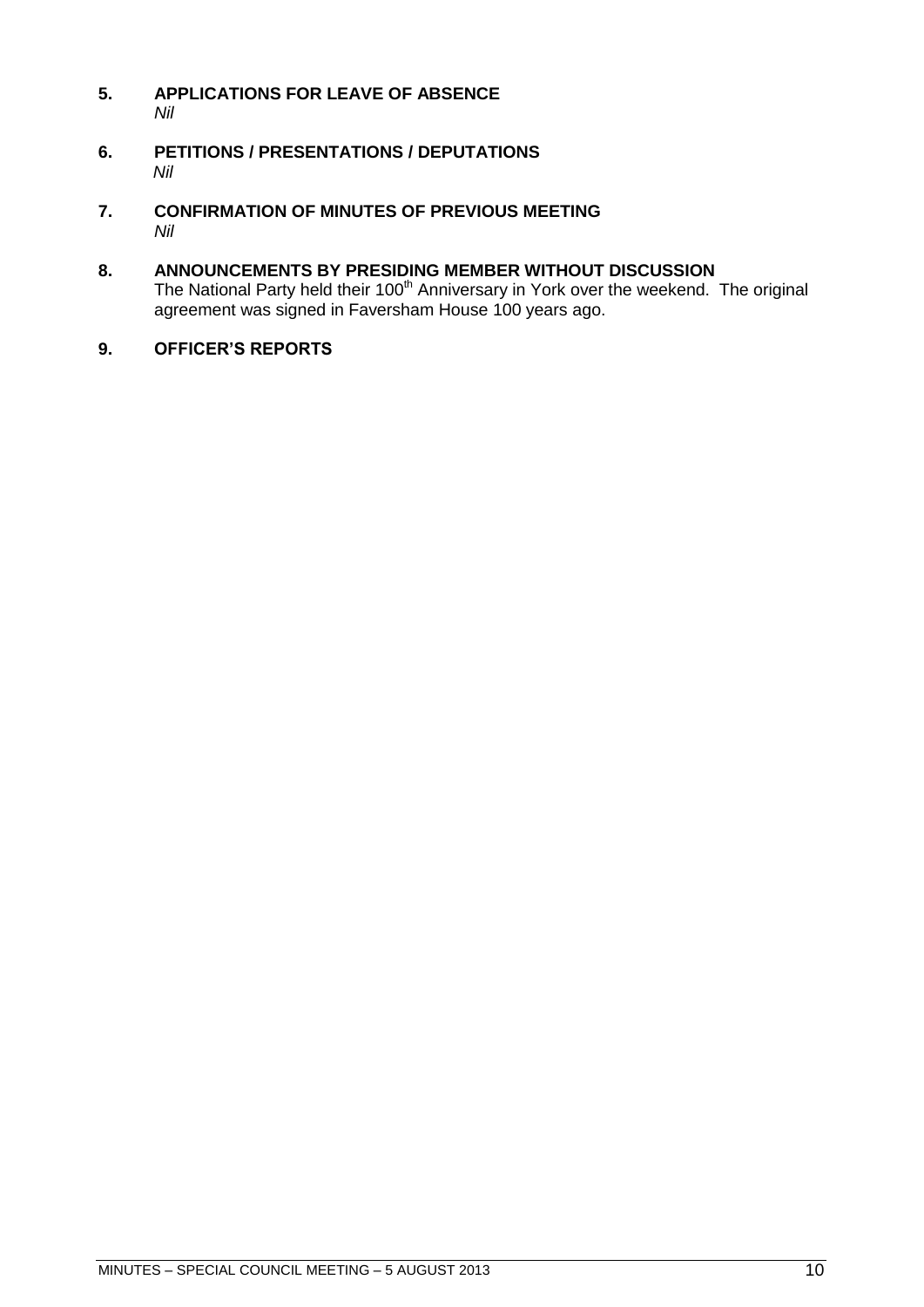### <span id="page-10-0"></span>**9.1 Development Services**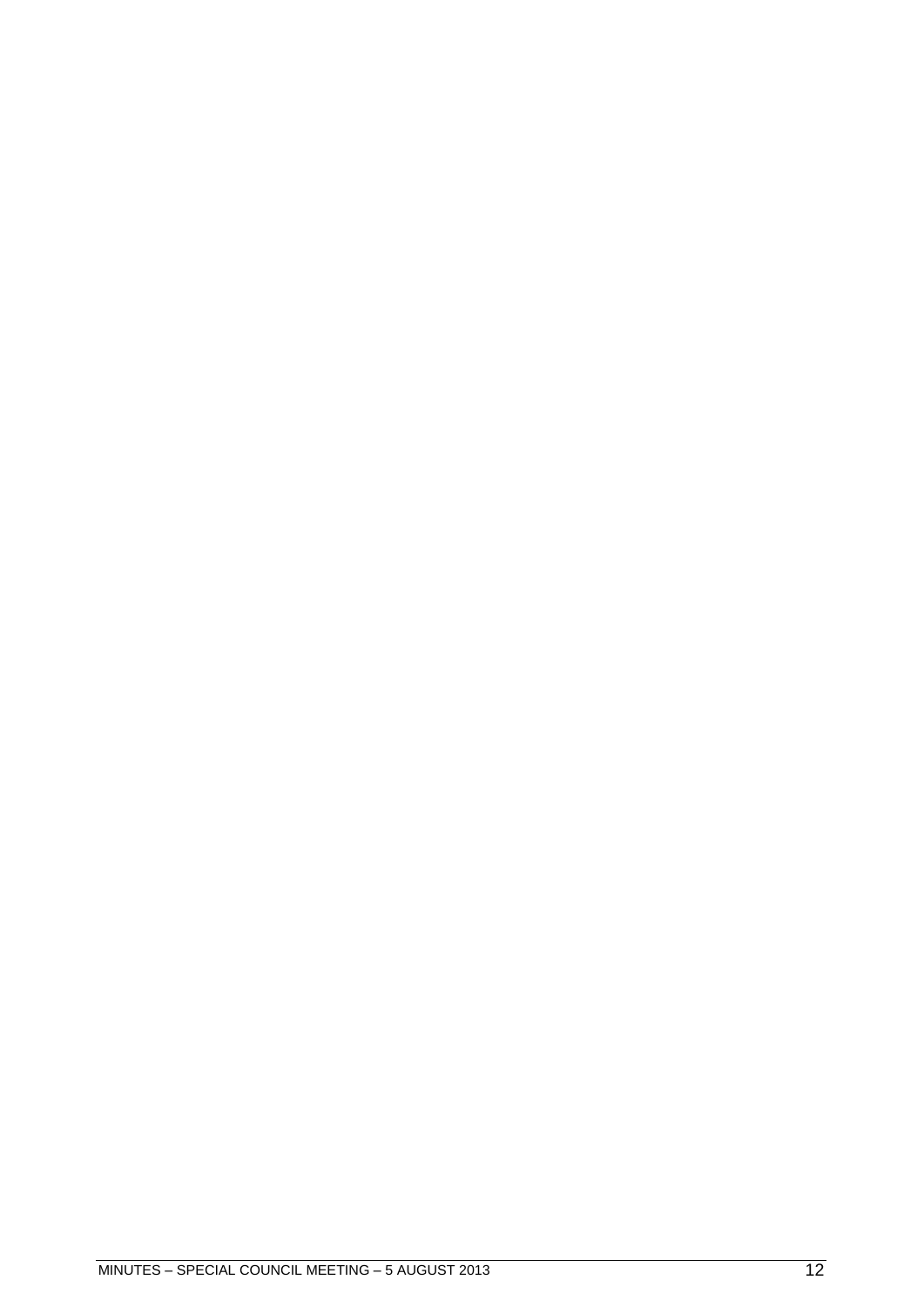### <span id="page-12-0"></span>**9.2 Administration Reports**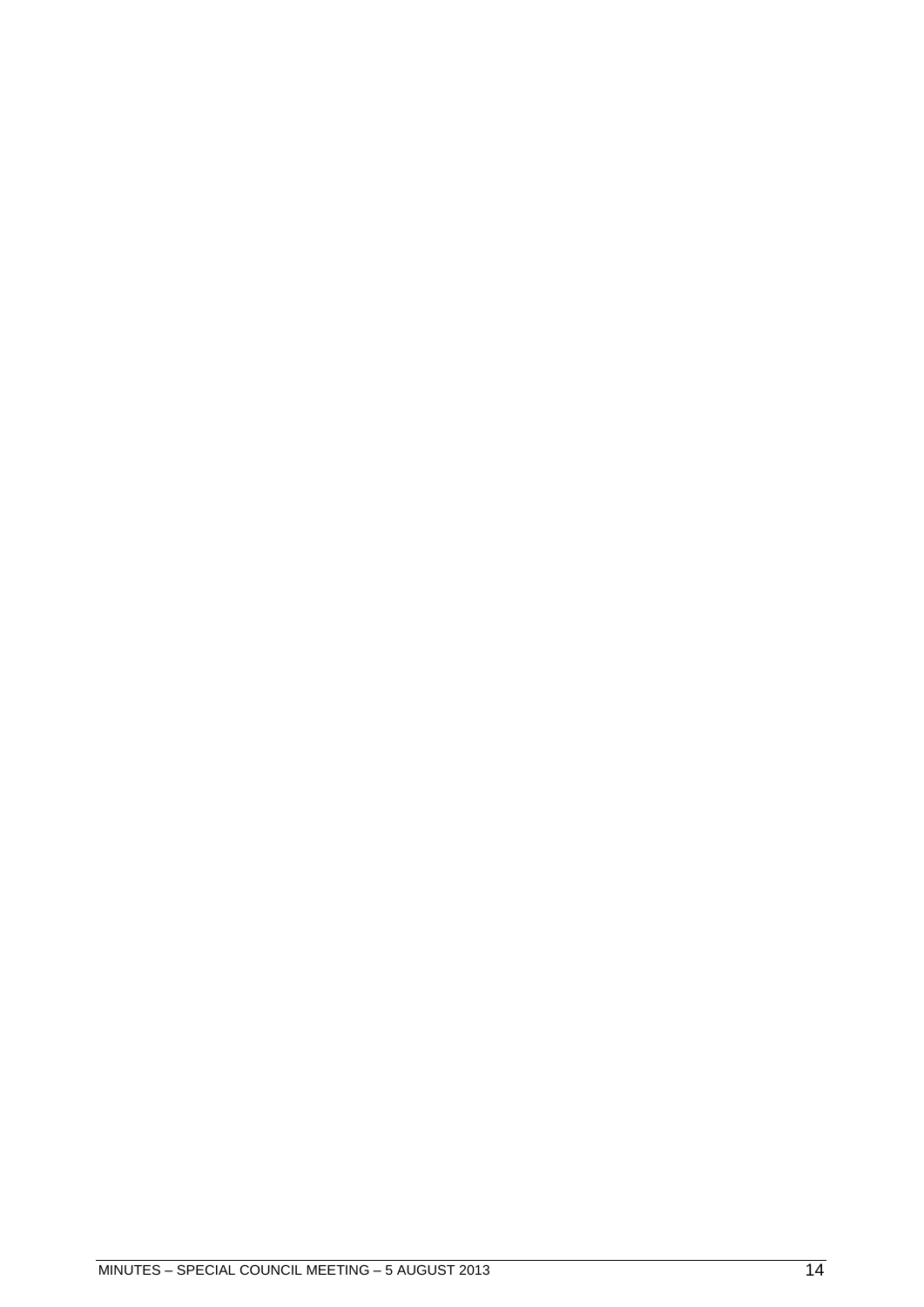### **9.2 ADMINISTRATION REPORTS**

<span id="page-14-0"></span>**9.2.1 Engineer – Works Management**

| <b>FILE NO:</b>                | Р                                          |
|--------------------------------|--------------------------------------------|
| <b>COUNCIL DATE:</b>           | 5 August 2013                              |
| <b>REPORT DATE:</b>            | 26 July 2013                               |
| <b>LOCATION/ADDRESS:</b>       | N/A                                        |
| <b>APPLICANT:</b>              | <b>Shire of York</b>                       |
| <b>SENIOR OFFICER:</b>         | <b>Ray Hooper, Chief Executive Officer</b> |
| <b>REPORTING OFFICER:</b>      | <b>Tyhscha Cochrane, DCEO</b>              |
| <b>DISCLOSURE OF INTEREST:</b> | Nil                                        |
| <b>APPENDICES:</b>             | Nil                                        |
| <b>DOCUMENTS TABLED:</b>       | Nil                                        |

### **Summary:**

That Council approve the appointment of the Engineer – Works Management, as per the Local Government Act 1995.

### **Background:**

Council re-advertised the position.

### **Consultation:**

Applicants.

### **Statutory Environment:**

Local Government Act 1995

- 5.37. Senior Employees
- (1) A local government may designate employees or persons belonging to a class of employee to be senior employees.
- (2) The CEO is to inform the council of each proposal to employ or dismiss a senior employee, other than a senior employee referred to in section 5.39(1a), and the council may accept or reject the CEO's recommendation but if the council rejects a recommendation, it is to inform the CEO of the reasons for its doing so.
- (3) If the position of a senior employee of a local government becomes vacant, it is to be advertised by the local government in the manner prescribed, and the advertisement is to contain such information with respect to the position as is prescribed.
- (4) For the avoidance of doubt, subsection (3) does not impost a requirement to advertise a position where a contract referred to in section 5.39 is renewed.

*[Section 5.37 amended by No. 49 of 2004 s. 45 and 46(4).]* 

5.39. Contracts for CEO's and senior employees

- (1) Subject to subsection (1a), the employment of a person who is a CEO or a senior employee is to be governed by a written contract in accordance with this section.
- (1a) Despite section (1) –

(a) an employee may act in the position of a CEO or a senior employee for a term not exceeding one year without a written contract for the position in which he or she is acting; and

(b) a person may be employed by a local government as a senior employee for a term not exceeding 3 months, during any 2 year period, without a written contract.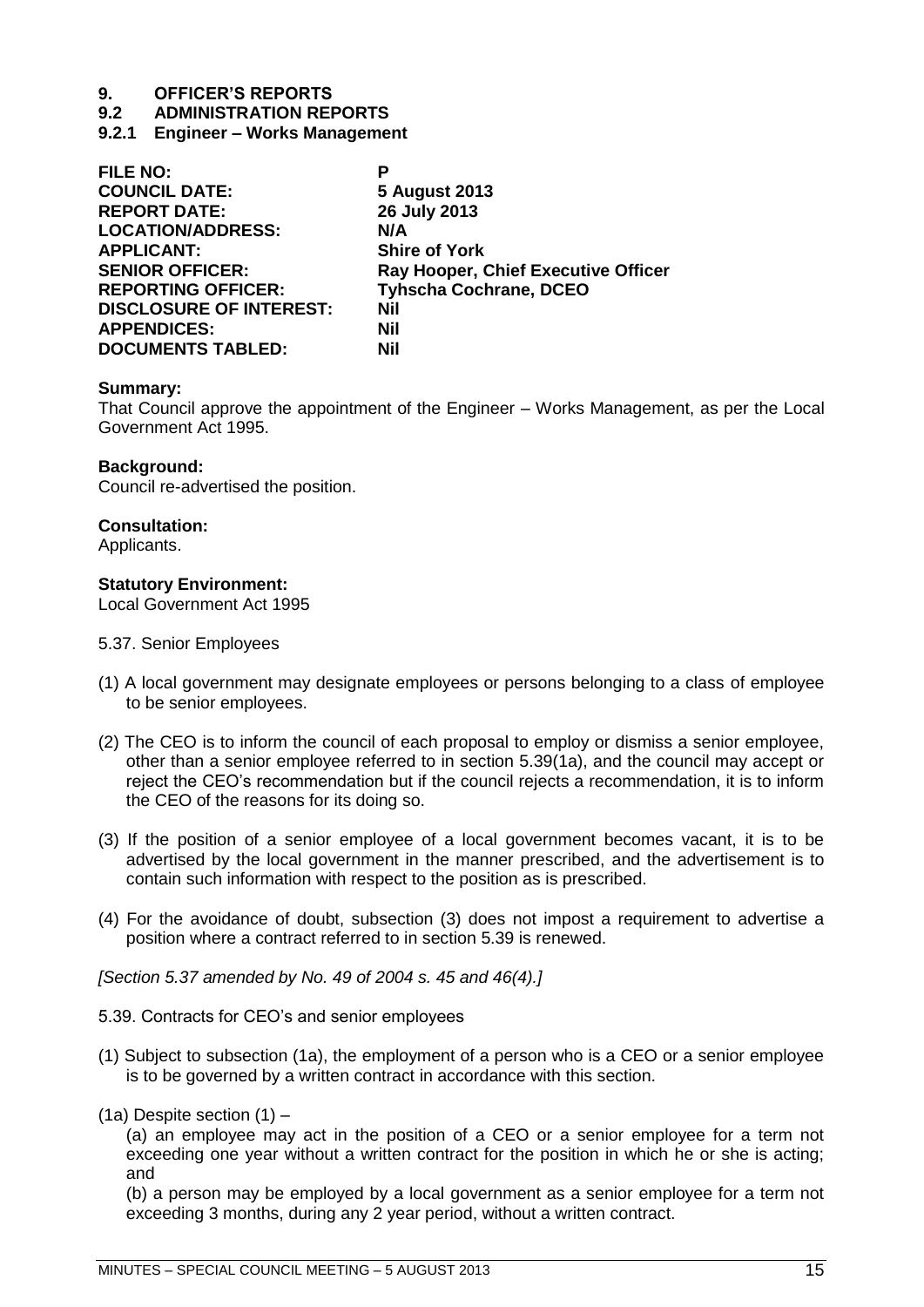- (2) A contract under this section
	- (a) in the case of an acting or temporary position, cannot be for a term exceeding one year;
	- (b) in every other case, cannot be for a term exceeding 5 years.
- (3) A contract under this section is of no effect unless
	- (a) the expiry date is specified in the contract;

(b) there are specified in the contract performance criteria for the purpose of reviewing the person's performance; and

(c) any other matter that has been prescribed as a matter to be included in the contract has been included.

- (4) A contract under this section is to be renewable and subject to subsection (5), may be varied.
- (5) A provision in, or condition of, an agreement or arrangement has no effect if it purports to affect the application of any provision of this section.
- (6) Nothing in subsection (2) or (3)(a) prevents a contract for a period that is within the limits set out in subsection 2(a) or (b) from being terminated within that period on the happening of an event specified in the contract.
- (7) A report made by the Salaries and Allowances Tribunal, under section 7A of the *Salaries and Allowances Act 1975*, containing recommendations as to the remuneration to be paid or provided to a CEO is to be taken into account by the local government before entering into, or renewing, a contract of employment with a CEO.

*[Section 5.39 amended by No. 49 of 2004 s. 46(1)-(3).]* 

5.40 Principles affecting employment by local government

The following principles apply to a local government in respect of its employees –

- (a) employees are to be selected and promoted in accordance with the principles of merit and equity;
- (b) no power with regard to matters affecting employees is to be exercised on the basis of nepotism and patronage;
- (c) employees are to be treated fairly and consistently;
- (d) there is to be no unlawful discrimination against employees or persons seeking employment by a local government on a ground referred to in the *Equal Opportunity Act 1984* or on any other ground;
- (e) employees are to be provided with safe and healthy working conditions in accordance with the *Occupational Safety and Health Act 1984*; and
- (f) such other principles, not inconsistent with this Division, as may be prescribed.

### **Policy Implications:**

No policy implications.

### **Financial Implications:**

The salary has been provided for in the 2013/14 budget.

### **Strategic Implications:**

This position will be partly responsible for the implementation of the following under the Built Environment: Enhanced Lifestyle Choices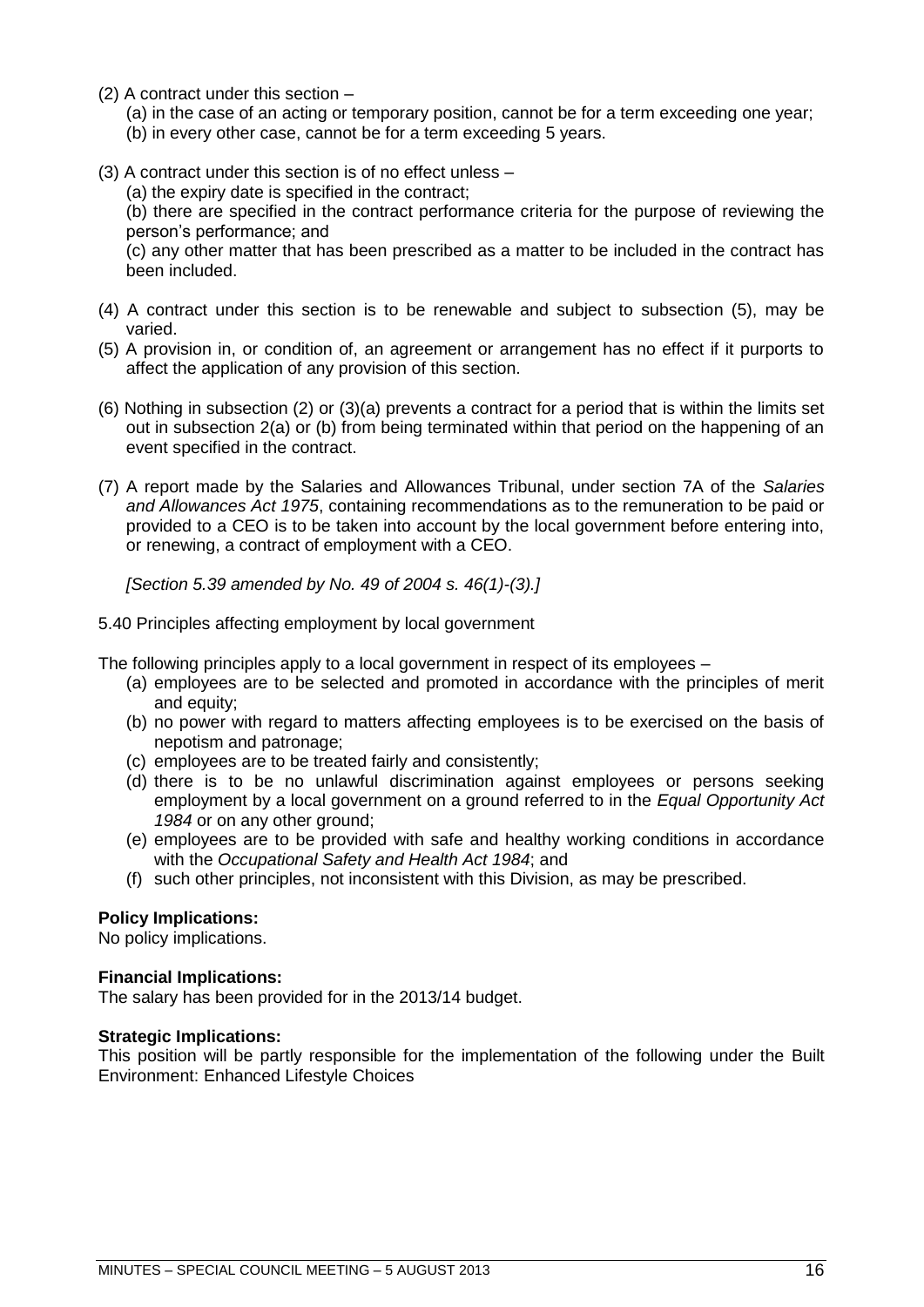| Improved<br>Quality of<br><b>Our Assets</b> | Upgrade and Maintain Our<br>Infrastructure | Develop and implement Asset<br>♦<br>Management Plans.<br>$\diamond$ Work towards applying safe<br>system principles to provide and<br>maintain safe, efficient transport,<br>including roads, footpaths and<br>cycle ways.<br>$\diamond$ Provide and maintain facilities for<br>youth and aged services.<br>$\diamond$ Provide and maintain local area<br>spaces and parks.<br>$\diamond$ Implement asset plans for youth<br>facility, skate park, park<br>improvements, pool upgrades,<br>archives centre, town hall<br>upgrades.<br>$\diamond$ Lobby for the development of<br>infrastructure plans that link to<br>land use planning.<br>$\diamond$ Develop and implement a road<br>safety management or action<br>plan incorporating the safe<br>system approach. |
|---------------------------------------------|--------------------------------------------|-----------------------------------------------------------------------------------------------------------------------------------------------------------------------------------------------------------------------------------------------------------------------------------------------------------------------------------------------------------------------------------------------------------------------------------------------------------------------------------------------------------------------------------------------------------------------------------------------------------------------------------------------------------------------------------------------------------------------------------------------------------------------|

### **Voting Requirements: Absolute Majority Required:** Yes

**Site Inspection:** N/A **Site Inspection Undertaken:** 

**Triple bottom Line Assessment: Economic Implications:** Nil

### **Social Implications:**

The community will be well served by a local government officer dedicated to customer service needs and standards.

### **Environmental Implications:**

Not applicable, however all functions carried out will consider environmental implications associated with works.

### **Comment:**

Mr Graham Lantzke has experience in local government in a similar role ie Shire of Chittering and has extensive knowledge of the ROMANS II system, as for the past five years he worked for WALGA.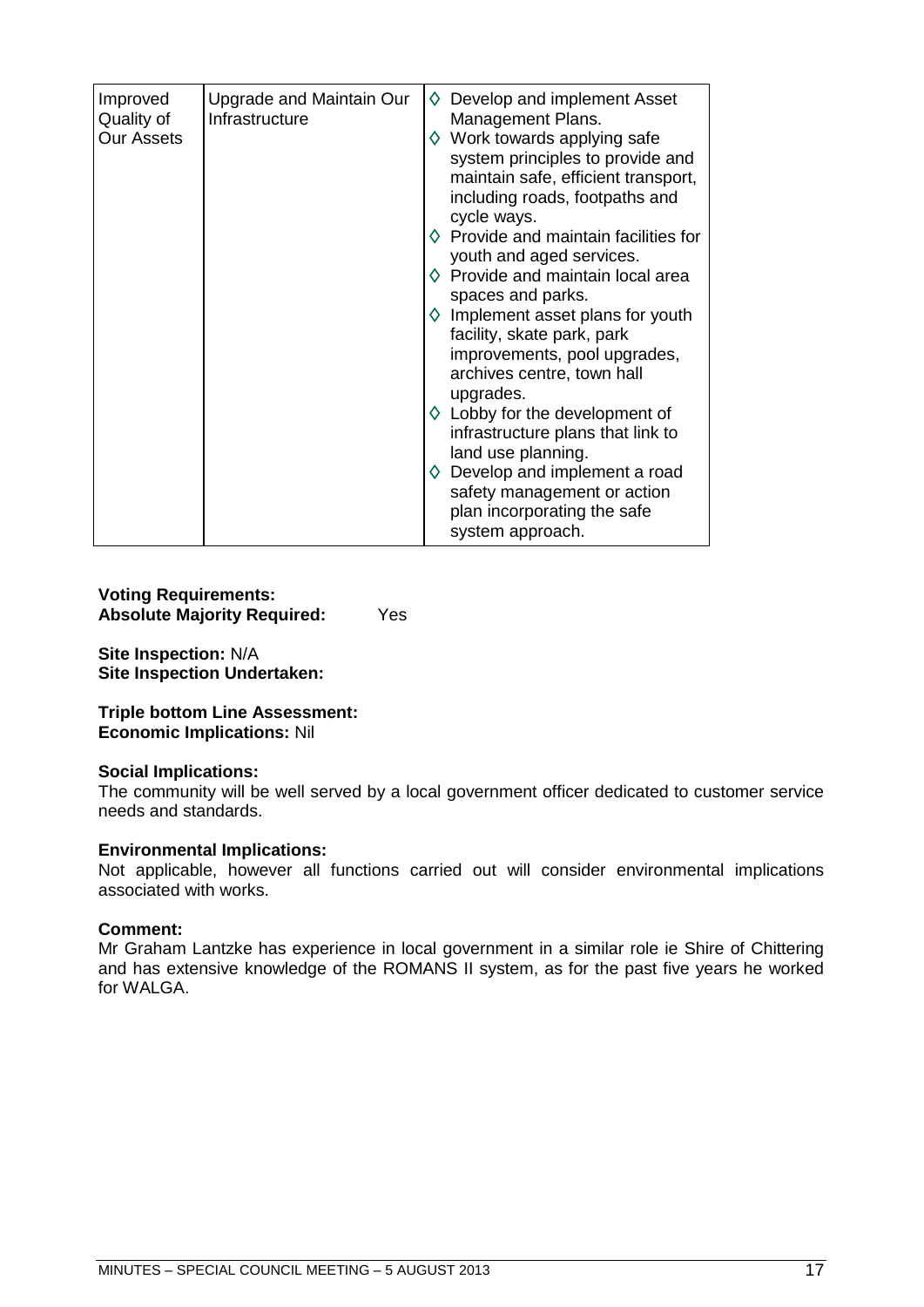*Mr Graham Lantzke left the room at 4.20pm*

**RESOLUTION 010813 Moved: Cr Scott Seconded: Cr Duperouzel** *"That Council: 1 in accordance with Section 5.37 ratify the employment of Mr G Lantzke, Engineer – Works Management, for the Shire of York for a five (5) year term with the option of renewal; and 2 authorise the Chief Executive Officer to negotiate, sign and affix the seal to a fixed term contract based on the WALGA standard contract of employment with Mr Graham Lantzke in accordance with Section 5.39 of the Local Government Act 1995, using the terms and conditions that were advertised and attached." CARRIED:4/0 Mr Graham Lantzke returned to the room at 4.22pm*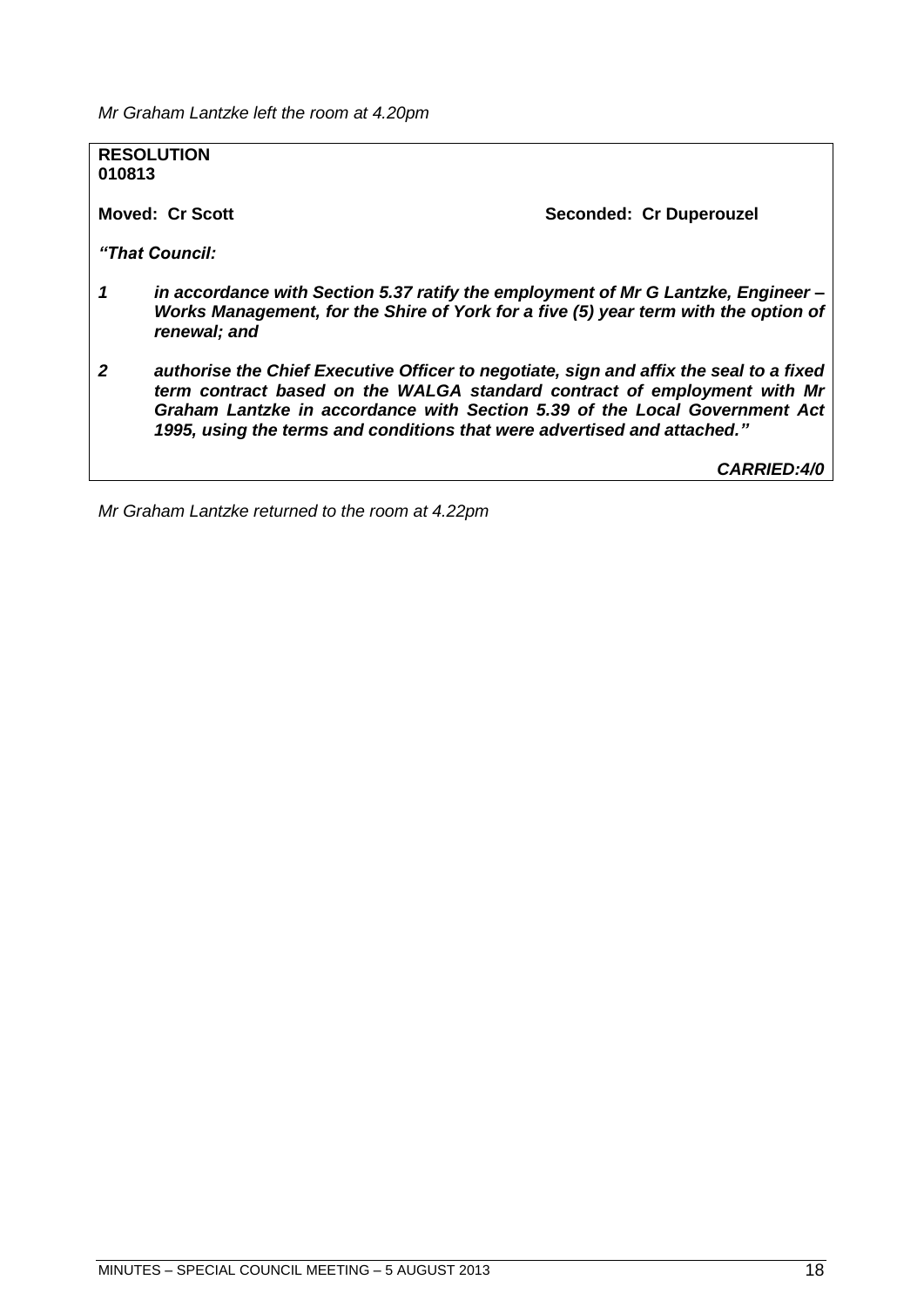### <span id="page-18-0"></span>**9.3 Works Reports**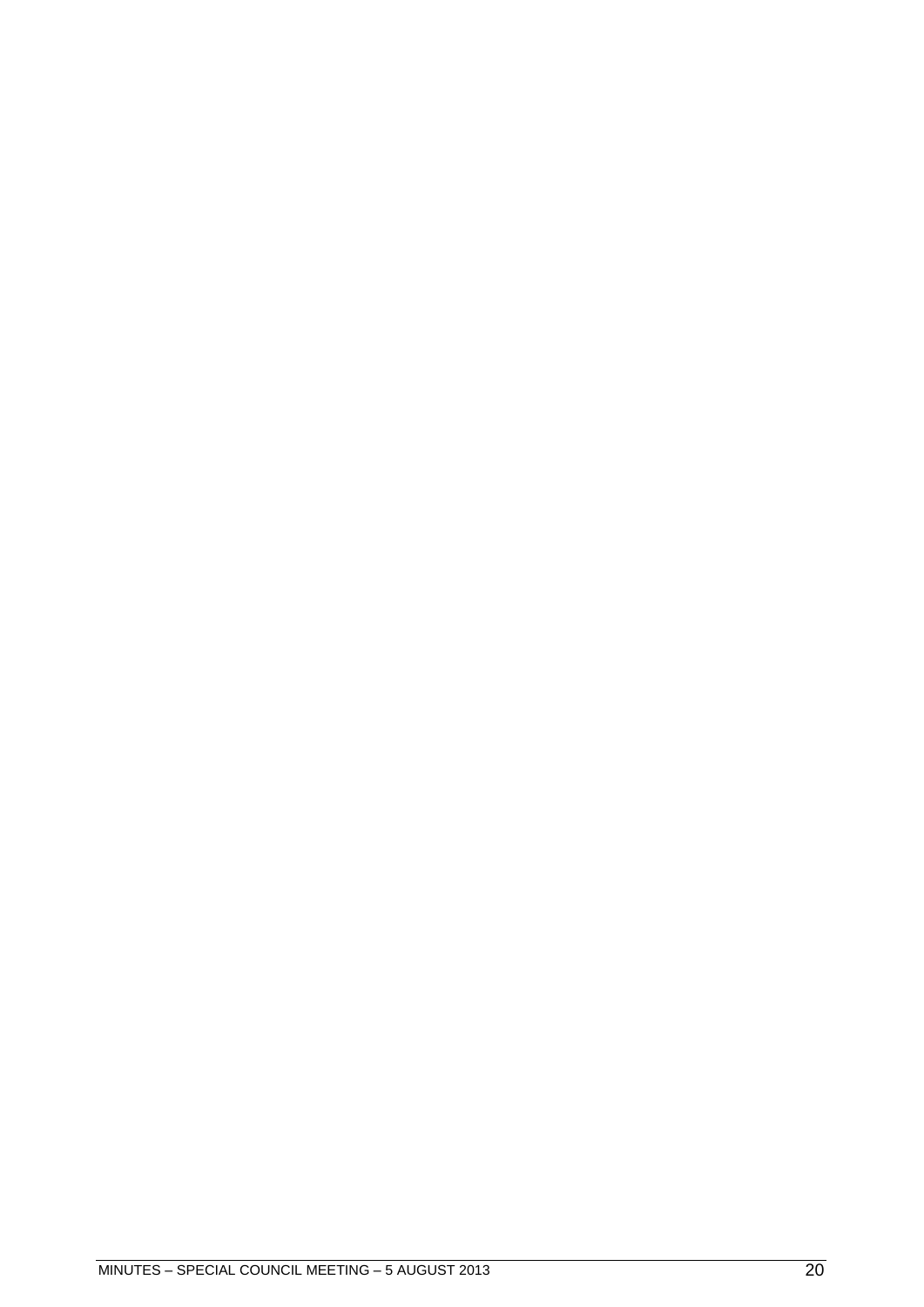### <span id="page-20-0"></span>**9.4 Financial Reports**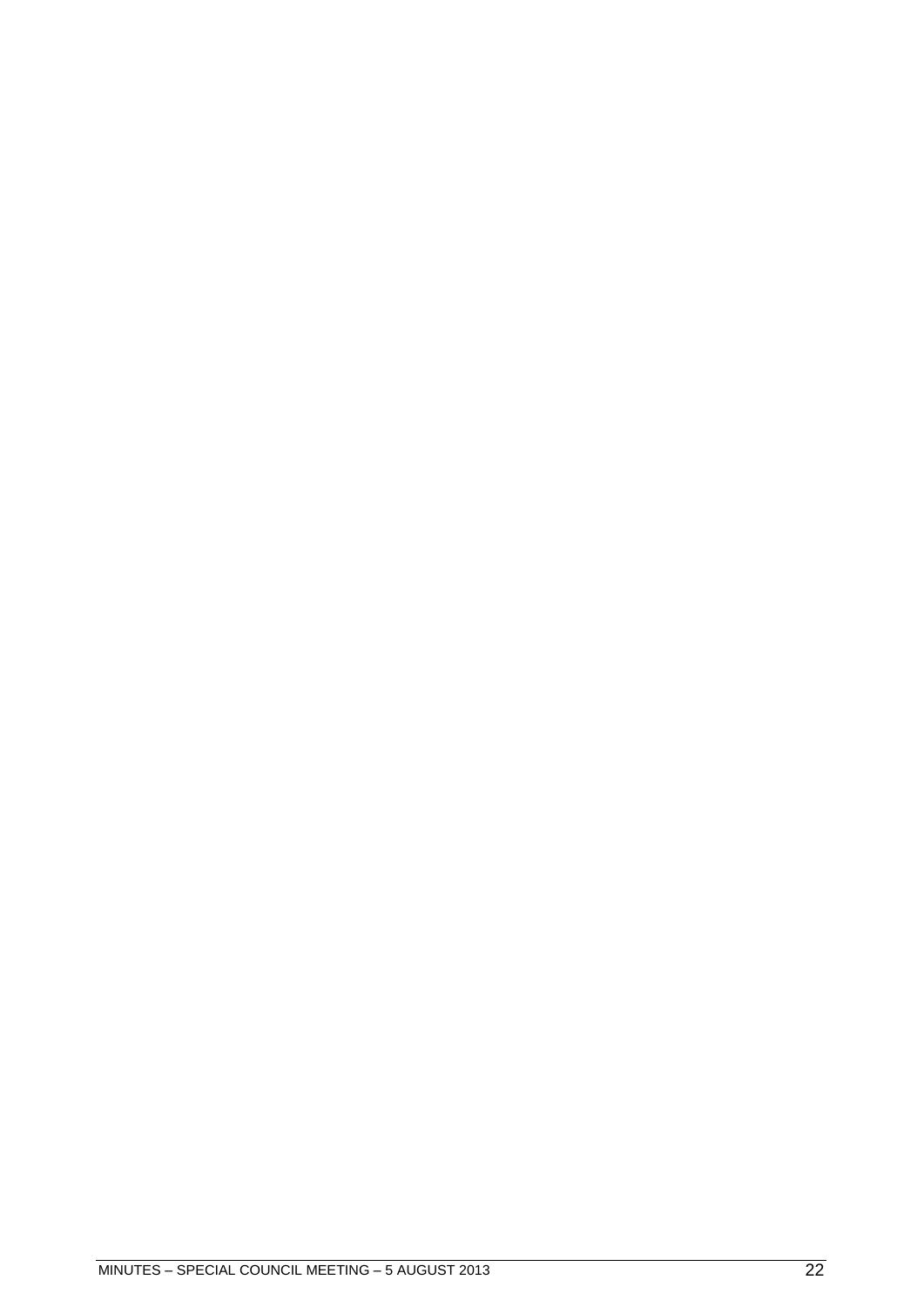**9.4 FINANCE REPORTS**

<span id="page-22-0"></span>**9.4.1 Adoption of Annual Budget 2013/14 (Part 1)**

| FILE NO:                       | <b>FI.BUD1314</b>                        |
|--------------------------------|------------------------------------------|
| <b>COUNCIL DATE:</b>           | <b>5 August 2013</b>                     |
| <b>REPORT DATE:</b>            | 26 July 2013                             |
| <b>LOCATION/ADDRESS:</b>       | N/A                                      |
| <b>APPLICANT:</b>              | <b>Shire of York</b>                     |
| <b>SENIOR OFFICER:</b>         | R Hooper, CEO                            |
| <b>REPORTING OFFICER:</b>      | <b>T Cochrane, DCEO</b>                  |
| <b>DISCLOSURE OF INTEREST:</b> | <b>Nil</b>                               |
| <b>APPENDICES:</b>             | Appendix A - Draft Annual Budget 2013/14 |
| <b>DOCUMENTS TABLED:</b>       | <b>Nil</b>                               |

### **Summary:**

The purpose of this report is for Council to consider and adopt the 2013/14 Annual Budget.

### **Background:**

The 2013/14 Annual Budget has been prepared in accordance with Section 6.2 of the Local Government Act 1995 and the Financial Management Regulations Part 3, Regulations 22 to 33.

### **Consultation:**

Budget submissions were requested from the public in a notice in the Avon Valley Gazette, a newspaper circulating within the district free of charge on the 2 February 2013 and the York Community Information Update that is circulated in the district.

The submission period closed on Thursday, 28<sup>th</sup> March 2013.

Various meetings have been held with Councillors, in conjunction with the Forward Capital Works Plan, Strategic Plan, 10 Year Financial Plan and Forward Planning meetings.

### **Statutory Environment:**

Local Government Act 1995 – Section 6.2; and Financial Management Regulations Part 3 Regulations 22 – 33.

### **Policy Implications:**

Shire of York - Accounting Policy.

### **Financial Implications:**

The 2013/14 Annual Budget comprises the following information:

Budget Statement of Comprehensive Income Budget Statement of Financial Activity Budget Rate Setting Statement Budget Statement of Cashflows Statement of Rating Information Schedule of Fees and Charges Detailed Budget Schedules

Notes to the Annual Budget

- 1. Significant Accounting Policies
- 2. Operating, Revenues and Expenses
- 3. Descriptions of Functions/Activities
- 4. Operating, Revenues and Expenses
- 5. Cash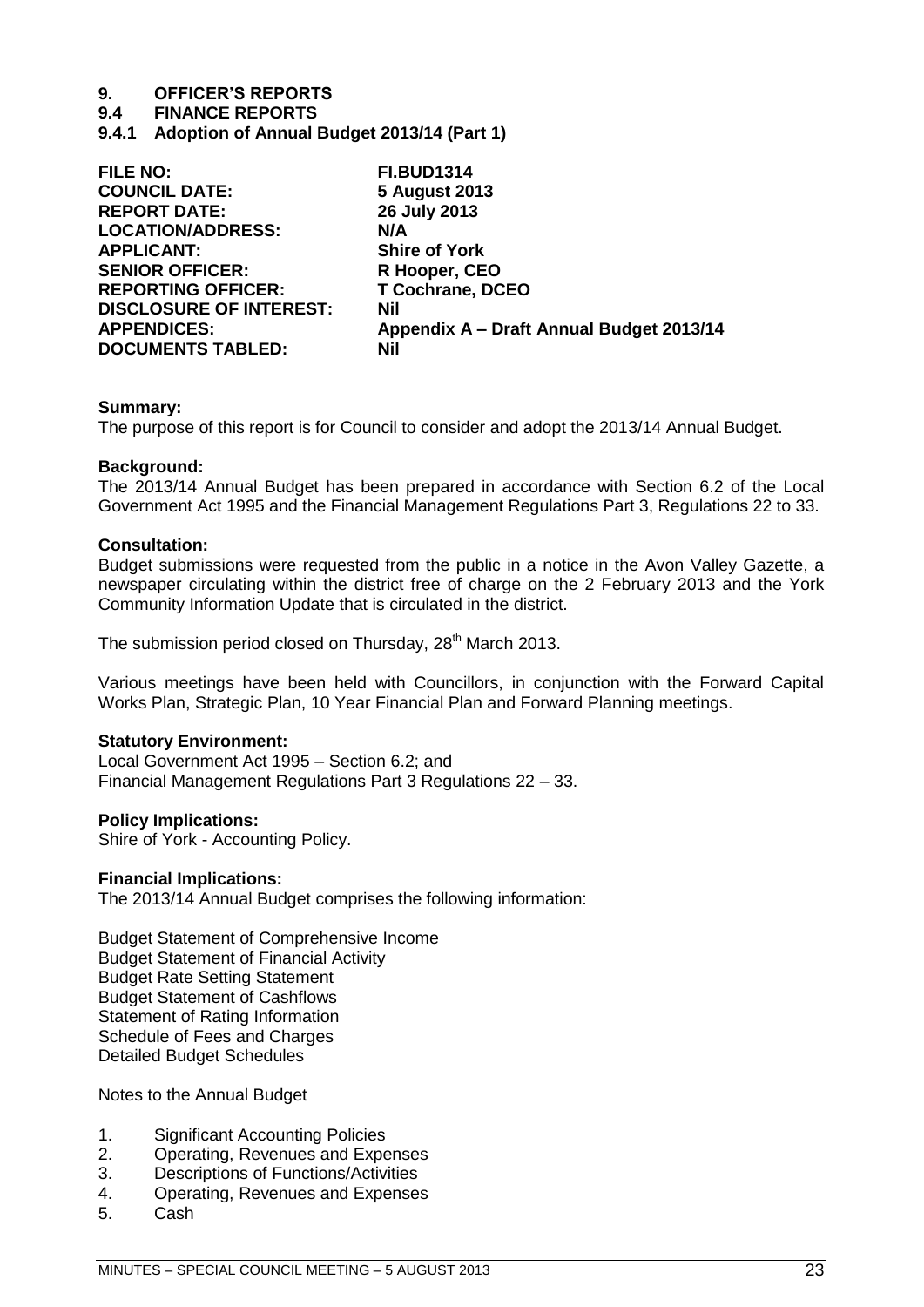- 6. Disposal of Assets<br>7. Borrowings Informa
- 7. Borrowings Information
- 8. Reserves
- 9. Cash Flow Information
- 10. Trust Fund Information
- 11. Comparison with Rate Setting Budget
- 12. Rating Information
- 13. Service Charges
- 14. Information about Discounts, Incentives, Concessions and Write Offs
- 15. Interest Charges for the Late Payment of Rate Charges
- 16. Fees and Charges Information
- 17. Investments
- 18. Council Members Fees, Expenses and Allowances
- 19. Depreciation on Non-Current Assets
- 20. Major Land Transactions
- 21 Joint Venture
- 22. Trading Undertakings
- 23. Capital and Leasing Commitments
- 24. Financial Instruments
- 25. Position at Commencement of Financial Year

### **Strategic Implications:**

Council considers the Strategic Implications for the Shire of York when adopting the Annual Budget.

| <b>Voting Requirements:</b>        |            |
|------------------------------------|------------|
| <b>Absolute Majority Required:</b> | <b>Yes</b> |

### **Site Inspection:**

| <b>Site Inspection Undertaken:</b> | Not applicable |
|------------------------------------|----------------|

### **Comment:**

That Council adopts the 2013/14 Annual Budget.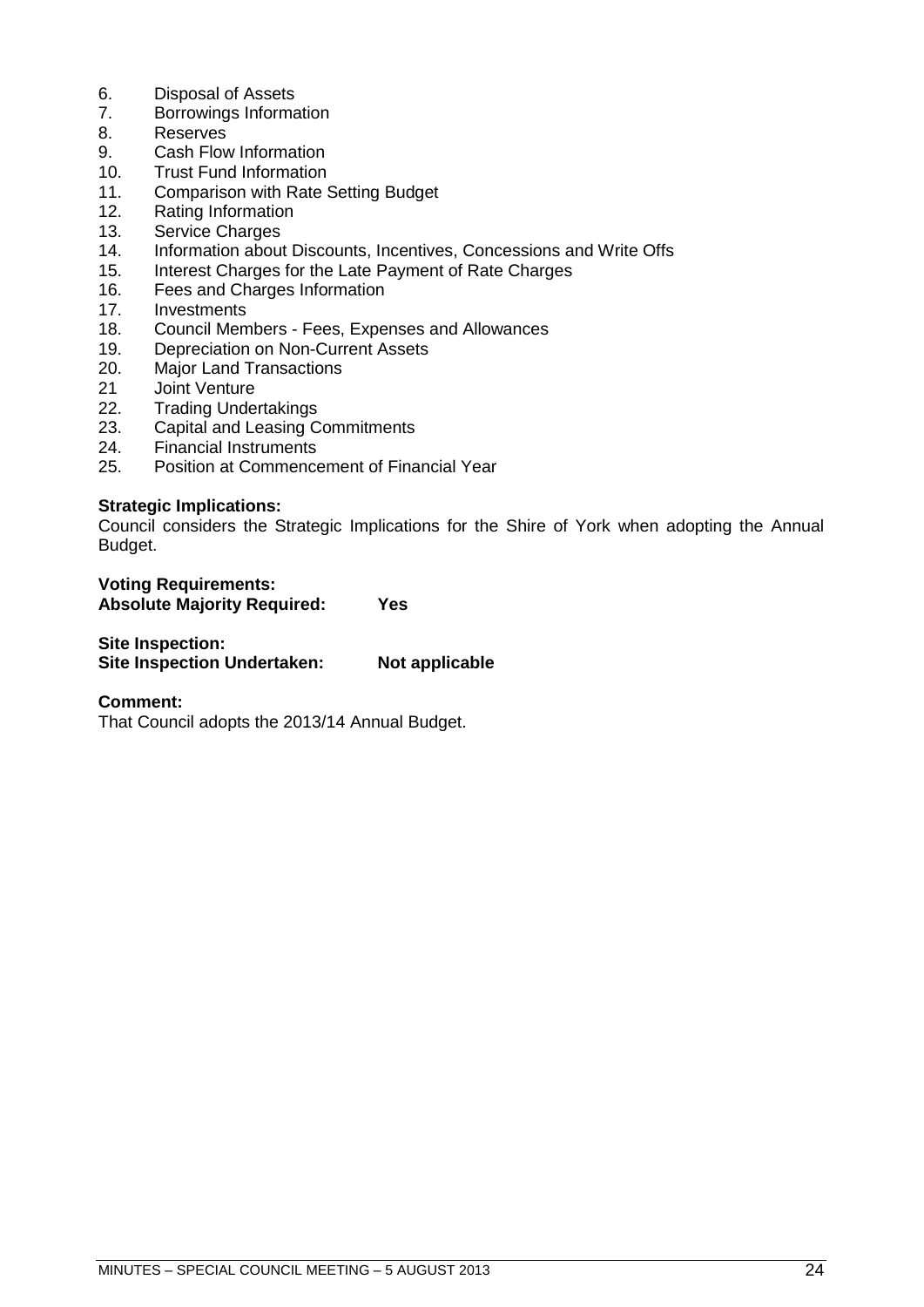### **RESOLUTION 020813**

### **Moved: Cr Lawrance**  The Seconded: Cr Boyle

*"That Council:*

*Pursuant to Section 6.2 of the Local Government Act and Financial Management Regulation Part 3, Regulations 22 to 33, Council adopt the following Annual Budget as attached and included in Appendix A:*

*Budget Statement of Comprehensive Income Budget Statement of Financial Activity Budget Rate Setting Statement Budget Statement of Cashflows Statement of Rating Information Schedule of Fees and Charges Detailed Budget Schedules* 

*Notes to the Annual Budget*

- *1. Significant Accounting Policies*
- *2. Operating, Revenues and Expenses*
- *3. Descriptions of Functions/Activities*
- *4. Operating, Revenues and Expenses*
- *5. Cash*
- *6. Disposal of Assets*
- *7. Borrowings Information*
- *8. Reserves*
- *9. Cash Flow Information*
- *10. Trust Fund Information*
- *11. Comparison with Rate Setting Budget*
- *12. Rating Information*
- *13. Service Charges*
- *14. Information about Discounts, Incentives, Concessions and Write Offs*
- *15. Interest Charges for the Late Payment of Rate Charges*
- *16. Fees and Charges Information*
- *17. Investments*
- *18. Council Members – Fees, Expenses and Allowances*
- *19. Depreciation on Non-Current Assets*
- *20. Major Land Transactions*
- *21. Joint Venture*
- *22. Trading Undertakings*
- *23. Capital and Leasing Commitments*
- *24. Financial Instruments*
- *25. Position at Commencement of Financial Year"*

*CARRIED: 4/0*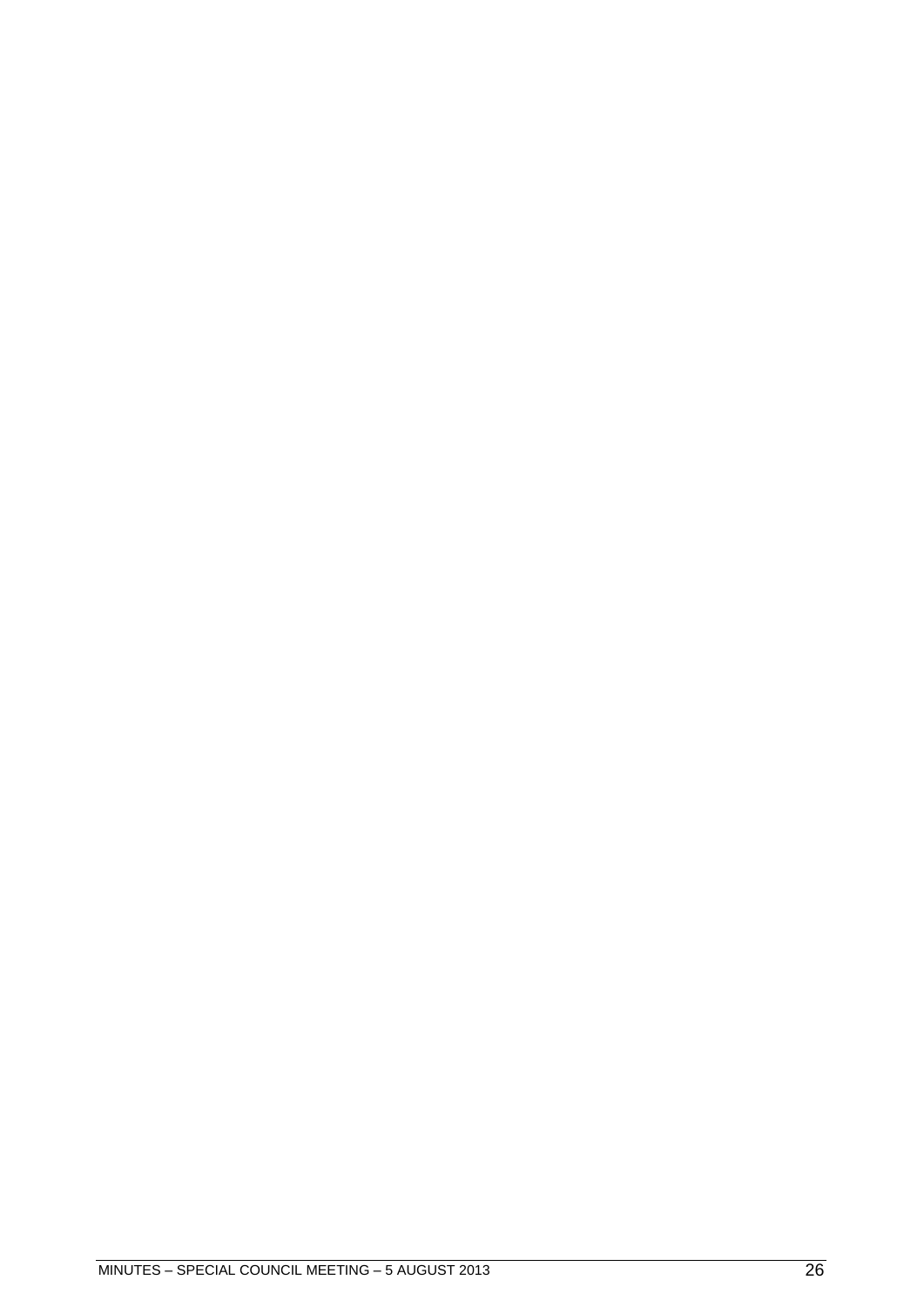### <span id="page-26-0"></span>**Item 9.4.1 Appendices**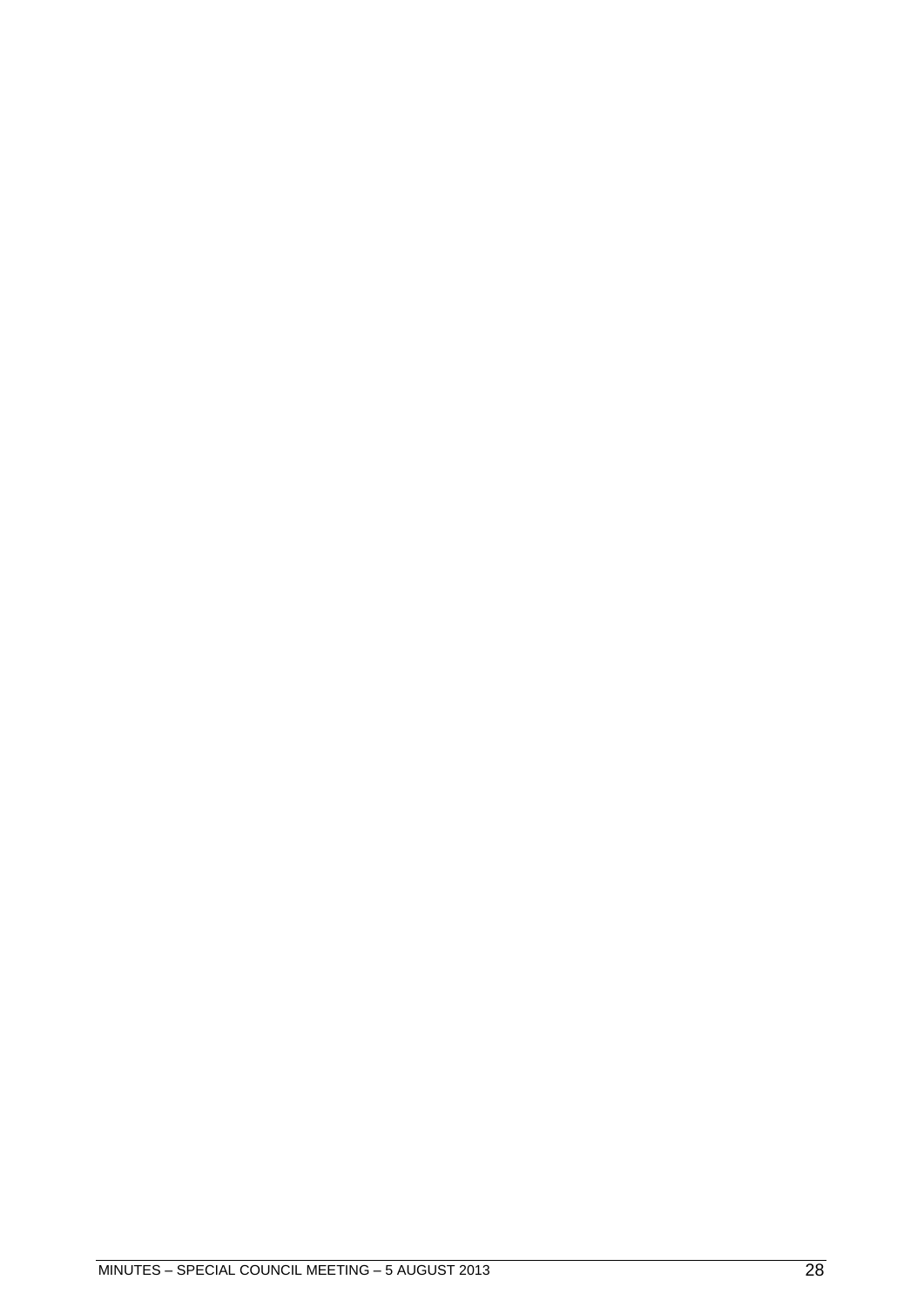### **9.4 FINANCE REPORTS**

<span id="page-28-0"></span>**9.4.2 General Rate – Annual Budget 2013/14 (Part 2)**

| <b>FILE NO:</b>                | <b>FI.BUD1314</b>       |
|--------------------------------|-------------------------|
| <b>COUNCIL DATE:</b>           | <b>5 August 2013</b>    |
| <b>REPORT DATE:</b>            | 26 July 2013            |
| <b>LOCATION/ADDRESS:</b>       | N/A                     |
| <b>APPLICANT:</b>              | <b>Shire of York</b>    |
| <b>SENIOR OFFICER:</b>         | R Hooper, CEO           |
| <b>REPORTING OFFICER:</b>      | <b>T Cochrane, DCEO</b> |
| <b>DISCLOSURE OF INTEREST:</b> | <b>Nil</b>              |
| <b>APPENDICES:</b>             | Nil                     |
| <b>DOCUMENTS TABLED:</b>       | Nil                     |

### **Summary:**

The purpose of this report is for Council to give consideration to adopting the general rate on rateable property.

### **Background:**

The rate in the dollar for the 2012/13 year for Gross Rental Values was 8.1500 cents and for Unimproved Values it was 0.5700 cents.

### **Consultation:**

Councillors.

### **Statutory Environment:**

In accordance with the Local Government Act 1995, Section 6.32 states the following:

### *―6.32. Rates and service charges*

- *(1) When adopting the annual budget, a local government —*
	- *(a) in order to make up the budget deficiency, is to impose\* a general rate on rateable land within its district, which rate may be imposed either — (i) uniformly; or*
		- *(ii) differentially;*
	- *(b) may impose\* on rateable land within its district*
		- *(i) a specified area rate; or*
		- *(ii) a minimum payment;*

*and*

*(c) may impose\* a service charge on land within its district.*

*\* Absolute majority required.*

- *(2) Where a local government resolves to impose a rate it is required to —*
	- *(a) set a rate which is expressed as a rate in the dollar of the gross rental value of rateable land within its district to be rated on gross rental value; and*
	- *(b) set a rate which is expressed as a rate in the dollar of the unimproved value of rateable land within its district to be rated on unimproved value.‖*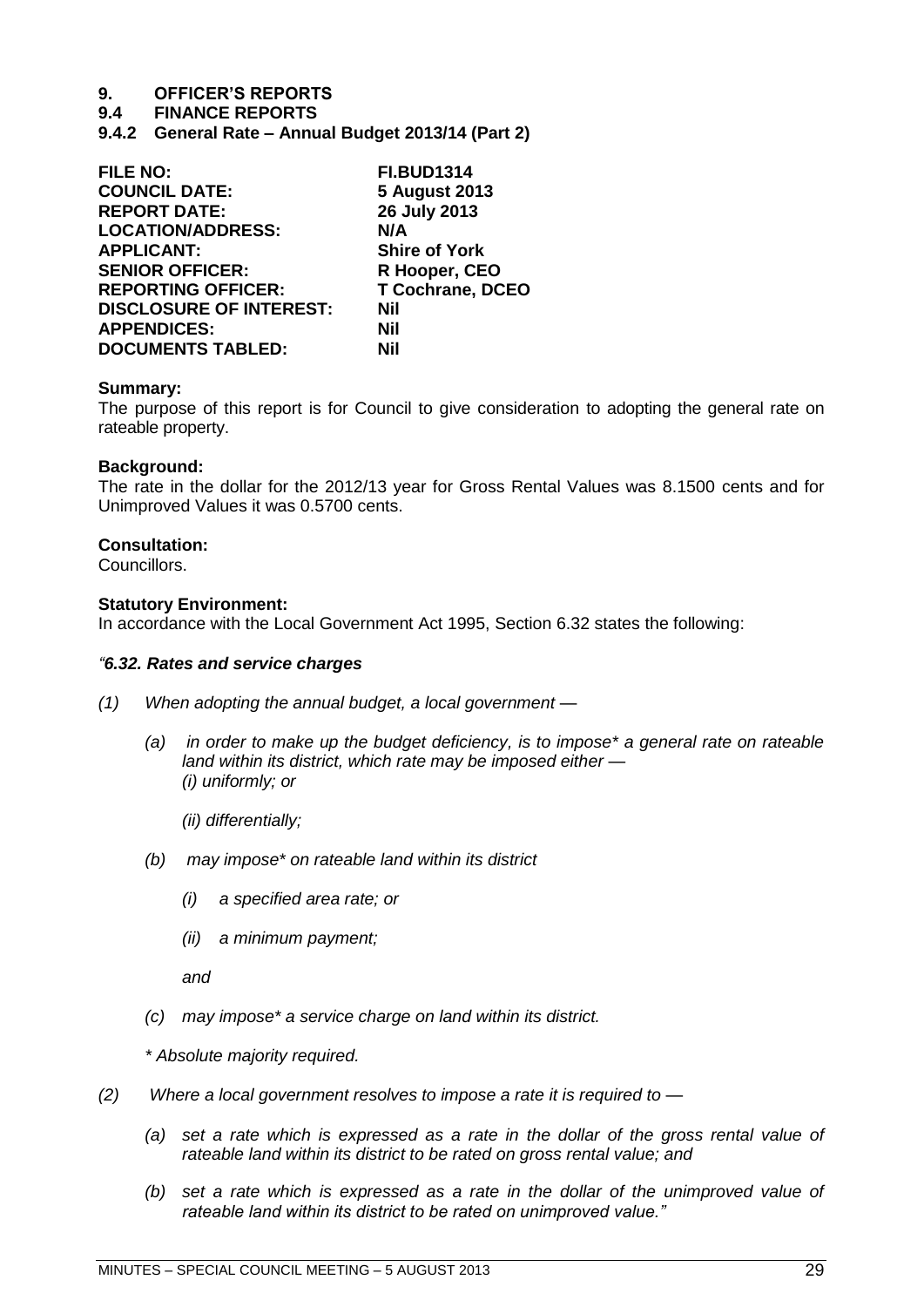### **Policy Implications:**

Not applicable.

### **Financial Implications:**

This report forms part of the 2013/2014 Annual Budget and information is disclosed in the Statement of Rating Information.

### **Strategic Implications:**

Council considers the Strategic Implications when considering the services and infrastructure required for the Shire of York when setting the rate.

**Voting Requirements: Absolute Majority Required: Yes**

**Site Inspection: Site Inspection Undertaken: Not applicable**

### **Comment:**

The rate in the dollar for Gross Rental Value (GRV) will increase from 8.1500 cents to 8.8821 cents for the 2013/14 financial year. The rate in the dollar for Unimproved Value (UV) will increase from 0.5700 cents to 0.6944 cents for the 2013/2014 financial year.

Landgate: *Shire of York – Rural Assessments – Summary of the General Valuation 2013/2014:*

*The following is a brief summary of changes occurring in the level of value and relativities in the 2013/14 general revaluation.*

*Total Valuation \$243,180,959 Overall Change (Reduction) Negligible* 

*Note: This figure could change slightly due to the effect of interim values.*

*1. Overall Variation to Unimproved Valuations*

*There have been no significant changes to unimproved values effective 30 June 2013. This is a reflection of the depressed market for properties across all size ranges in the period leading up to the valuation.*

The increase in amounts levied from 2012/13 to 2013/14 amounts to \$250,593 which represents a 5.90% increase in revenue raised.

Council is requested to give consideration to and adopt the above general rates on rateable property.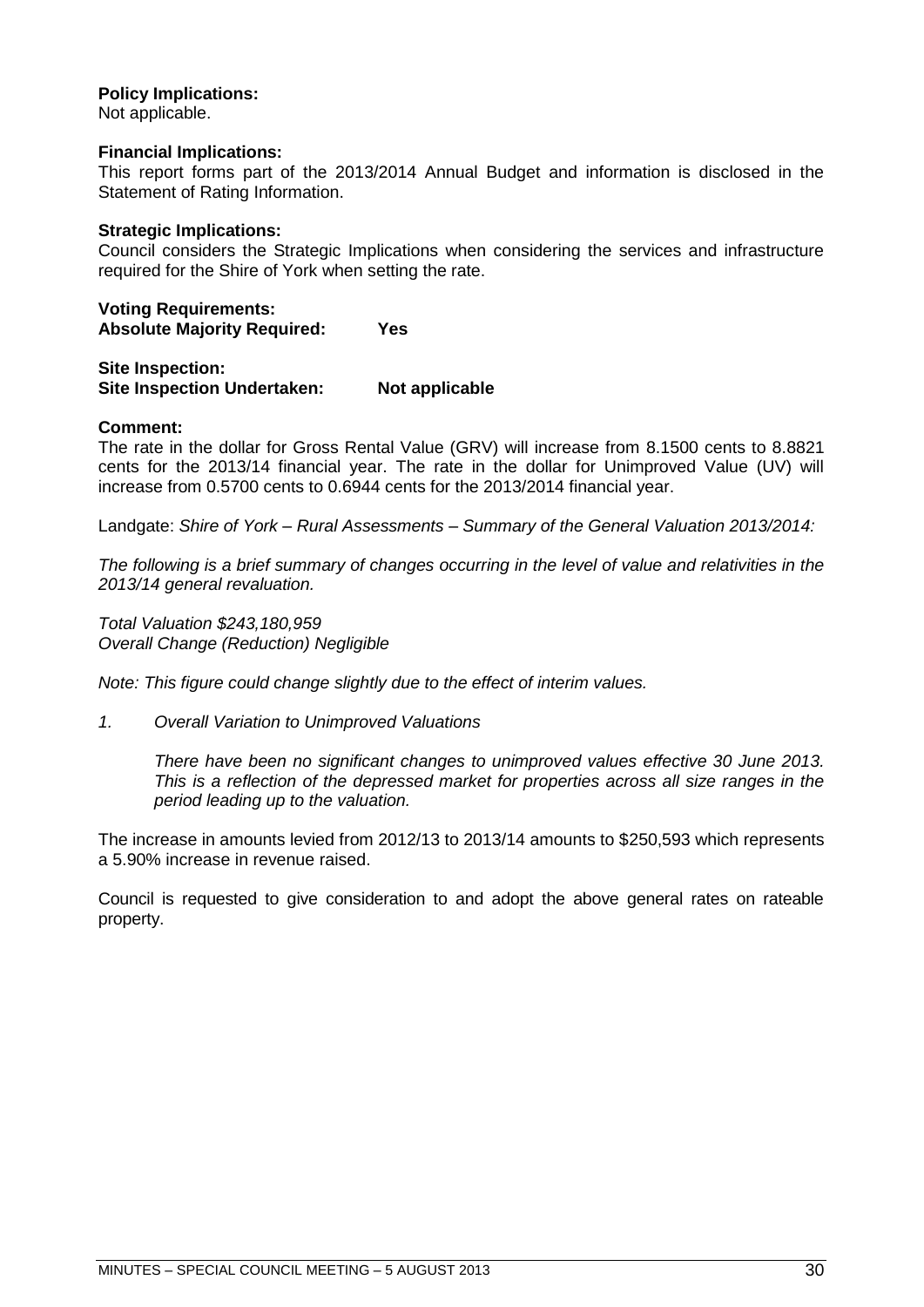|        | <b>RESOLUTION</b>           |                                       |                                                                                     |
|--------|-----------------------------|---------------------------------------|-------------------------------------------------------------------------------------|
| 030813 |                             |                                       |                                                                                     |
|        |                             |                                       |                                                                                     |
|        | <b>Moved: Cr Duperouzel</b> |                                       | Seconded: Cr Lawrance                                                               |
|        |                             |                                       |                                                                                     |
|        | "That Council:              |                                       |                                                                                     |
|        |                             |                                       |                                                                                     |
|        |                             |                                       | By an absolute majority, pursuant to Section 6.32 of the Local Government Act 1995, |
|        |                             | impose the following general rate on: |                                                                                     |
|        |                             |                                       |                                                                                     |
| 1.     |                             | gross rental values of property       |                                                                                     |
|        |                             |                                       |                                                                                     |
|        | 8.8821                      | <b>Cents in the Dollar</b>            |                                                                                     |
|        |                             |                                       |                                                                                     |
| 2.     |                             | unimproved values of property         |                                                                                     |
|        |                             |                                       |                                                                                     |
|        | 0.6944                      | <b>Cents in the Dollar"</b>           |                                                                                     |
|        |                             |                                       | <b>CARRIED: 4/0</b>                                                                 |
|        |                             |                                       |                                                                                     |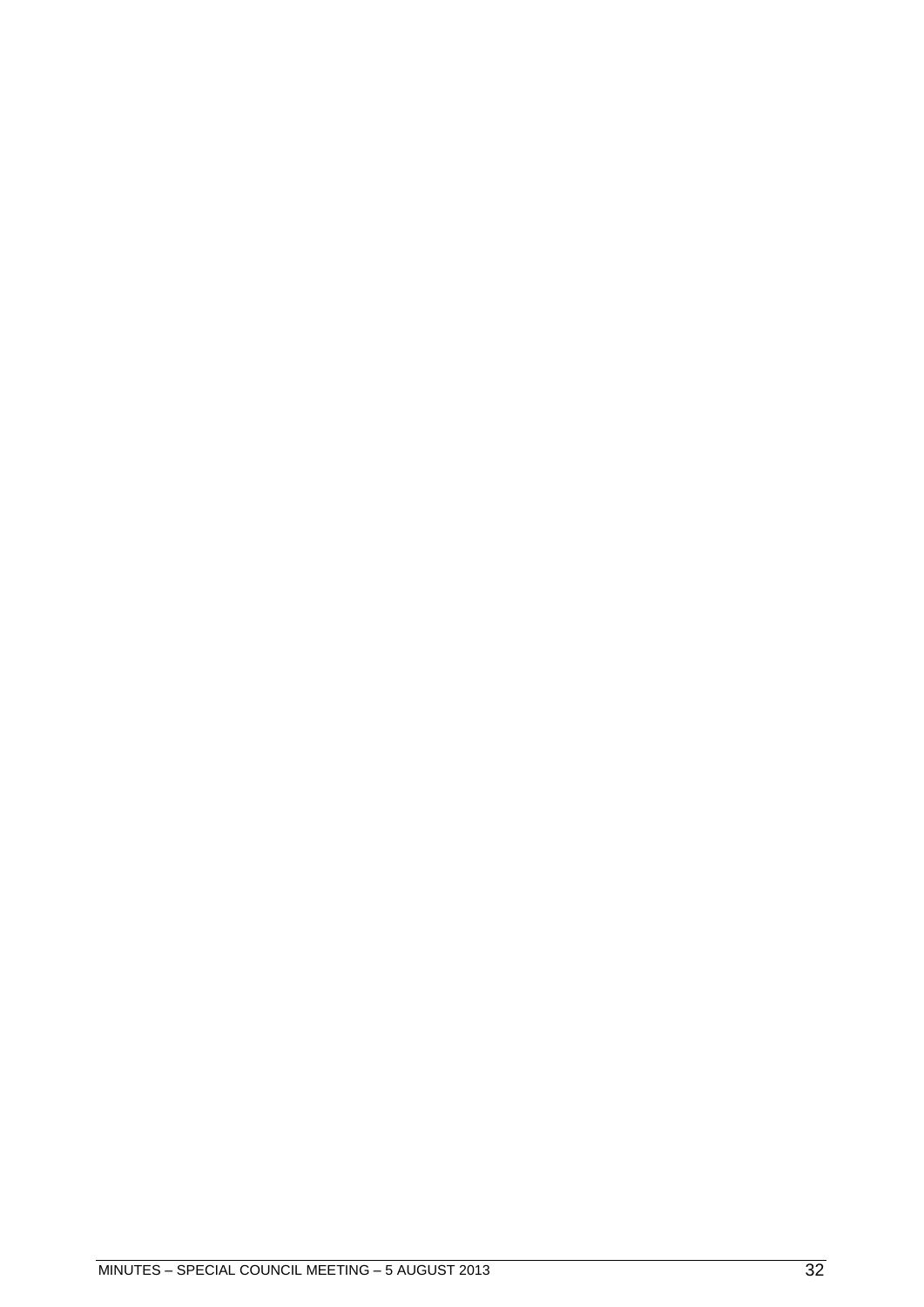### **9.4 FINANCE REPORTS**

<span id="page-32-0"></span>**9.4.3 Minimum Rate Payment – Annual Budget 2013/14 (Part 3)**

| <b>FILE NO:</b>                | <b>FI.BUD1314</b>       |
|--------------------------------|-------------------------|
| <b>COUNCIL DATE:</b>           | <b>5 August 2013</b>    |
| <b>REPORT DATE:</b>            | 26 July 2013            |
| <b>LOCATION/ADDRESS:</b>       | N/A                     |
| <b>APPLICANT:</b>              | <b>Shire of York</b>    |
| <b>SENIOR OFFICER:</b>         | R Hooper, CEO           |
| <b>REPORTING OFFICER:</b>      | <b>T Cochrane, DCEO</b> |
| <b>DISCLOSURE OF INTEREST:</b> | <b>Nil</b>              |
| <b>APPENDICES:</b>             | <b>Nil</b>              |
| <b>DOCUMENTS TABLED:</b>       | Nil                     |

### **Summary:**

The purpose of this report is for Council to consider and impose the Minimum Rate Payment for the 2013/2014 financial year.

### **Background:**

The Minimum Rate Payment for Gross Rental Value for 2012/13 was \$830.00 p.a.

The Minimum Rate Payment for Unimproved Value for 2012/13 was \$1,030.00 p.a.

### **Consultation:**

Councillors.

### **Statutory Environment:**

In accordance with the Local Government Act 1995, Section 6.32 and 6.35 states the following:

### *"6.35. Minimum payment*

- (1) Subject to this section, a local government may impose on any rateable land in its district a minimum payment which is greater than the general rate which would otherwise be payable on that land.
- (2) A minimum payment is to be a general minimum but, subject to subsection (3), a lesser minimum may be imposed in respect of any portion of the district.
- (3) In applying subsection (2) the local government is to ensure the general minimum is imposed on not less than —
	- (a) 50% of the total number of separately rated properties in the district; or
	- (b) 50% of the number of properties in each category referred to in subsection (6),

on which a minimum payment is imposed.

- (4) A minimum payment is not to be imposed on more than the prescribed percentage  $of -$ 
	- (a) the number of separately rated properties in the district; or
	- (b) the number of properties in each category referred to in subsection (6),

unless the general minimum does not exceed the prescribed amount."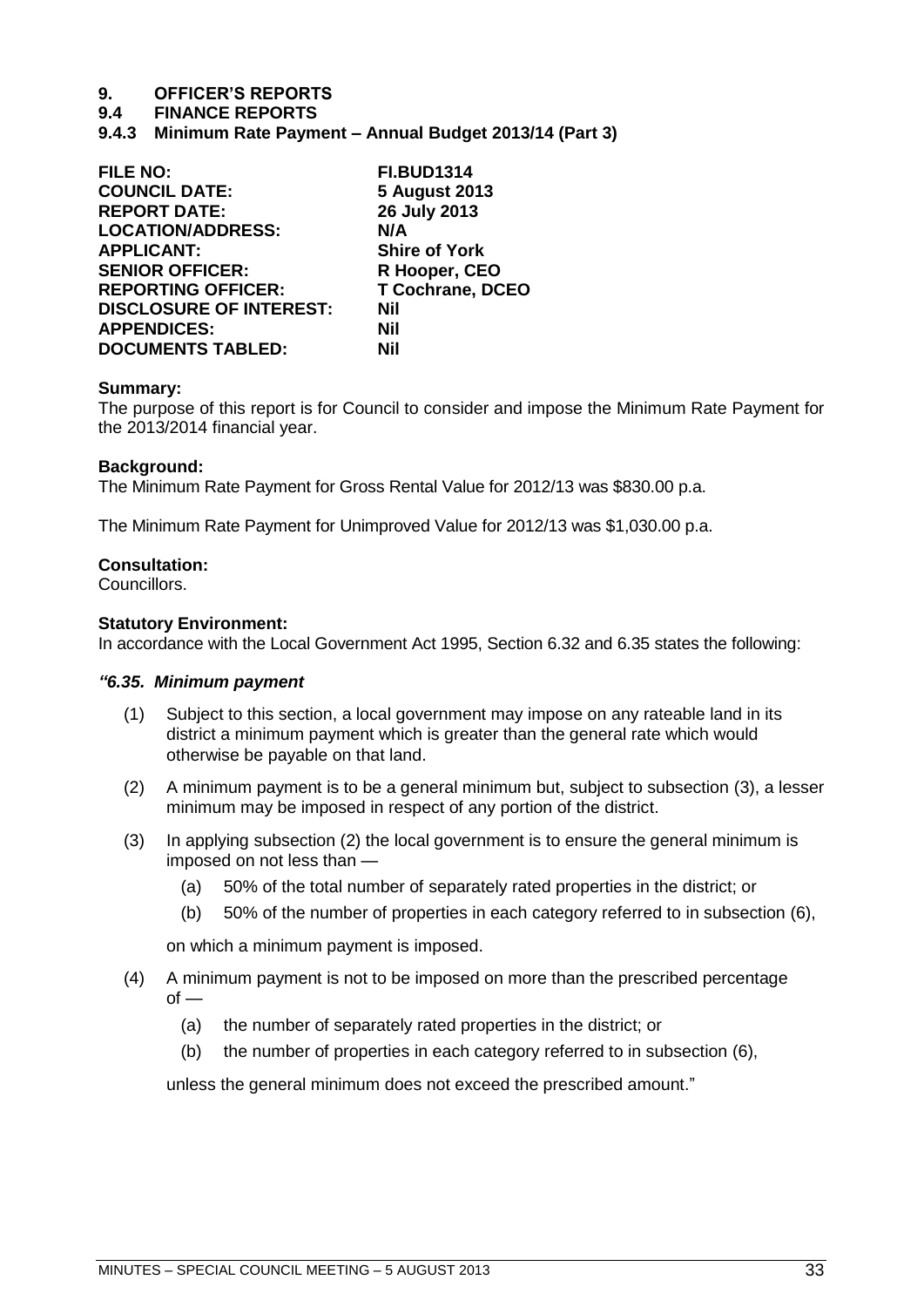**Policy Implications:** N/A

### **Financial Implications:**

The minimum rate payment to be imposed for the 2013/2014 financial year is:

- \$850.00 per gross rental value (GRV), representing approximately 2.4% increase on the 2012/13 Minimum Rate Payment levied and this will affect a total of 602 assessments.

- \$1,030.00 per unimproved value (UV), no change from the 2012/13 Minimum Rate Payment levied.

The minimum rate payments will yield \$706,370.00.

### **Strategic Implications:**

Council considers the Strategic Implications when considering the services and infrastructure required for the Shire of York when setting the rate.

**Voting Requirements:**

**Absolute Majority Required: Yes**

**Site Inspection: Site Inspection Undertaken: Not applicable** 

#### **Comment:**

That Council adopts the minimum rate of \$850.00 for gross rental value properties and \$1,030.00 for unimproved value properties for the 2013/2014 financial year.

**RESOLUTION 040813**

**Moved: Cr Scott Seconded: Cr Duperouzel** 

*"That Council:*

*By an absolute majority, pursuant to Section 6.32 and 6.35 of the Local Government Act 1995, adopts the general Minimum rate as follows:*

*1. \$850.00 per gross rental value; and*

*2. \$1,030.00 per unimproved value."*

*CARRIED: 4/0*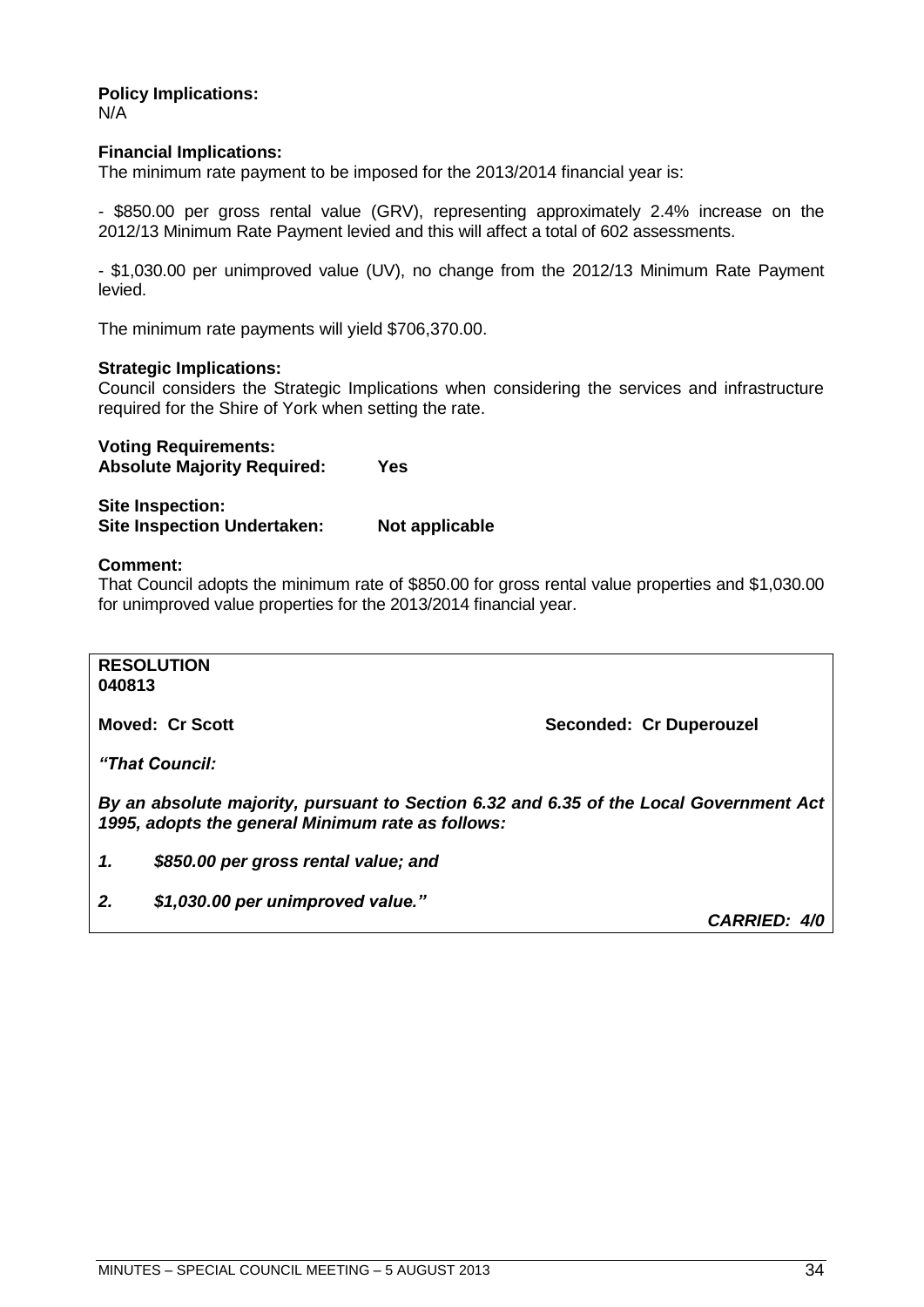### **9.4 FINANCE REPORTS**

<span id="page-34-0"></span>**9.4.4 Payment of Rate Charge – Annual Budget 2013/14 (Part 4)**

| <b>FI.BUD1314</b>       |
|-------------------------|
| <b>5 August 2013</b>    |
| 26 July 2013            |
| N/A                     |
| <b>Shire of York</b>    |
| R Hooper, CEO           |
| <b>T Cochrane, DCEO</b> |
| Nil                     |
| Nil                     |
| Nil                     |
|                         |

### **Summary:**

The purpose of this report is for Council to consider and impose a rate of interest on overdue rates and service charges for the 2013/2014 financial year.

### **Background:**

During 2012/13 Council imposed an interest charge of 11% on overdue rates and service charges. The Department tried to amend the interest charges and this was overturned.

During 2012/13 Council imposed an instalment interest charge of 5.5% for all rates and service charges made by the instalment method.

During 2012/13 Council imposed an administration charge per instalment of rates of \$8.00.

### **Consultation:**

Staff.

### **Statutory Environment:**

Section 6.45 of the Local Government Act 1995 states that Rates charged may be made by single payment or a person may elect to make payment by 4 equal or nearly equal instalments. A local government may impose an additional charge (including an amount by way of interest) where payment of a rate charge is made by instalments.

Financial Management Regulation 67 and 68 permits a Council to impose the following additional charge where payment of rates is by instalments:

- Additional Cost of Administration

- Interest component to a maximum of 5.5%.

Section 6.51 of the Local Government Act permits the Council to impose interest on a rate or service charge that remains unpaid (including instalment):

- (a) Where no election has been made to pay the rate charge by instalments due
	- (i) after it becomes due and payable;

or

(ii) 35 days after the date of issue of the rate notice

whichever is the later.

(b) Where an election has been made to pay the rate charge by instalments and an instalment remains unpaid after it is due and payable.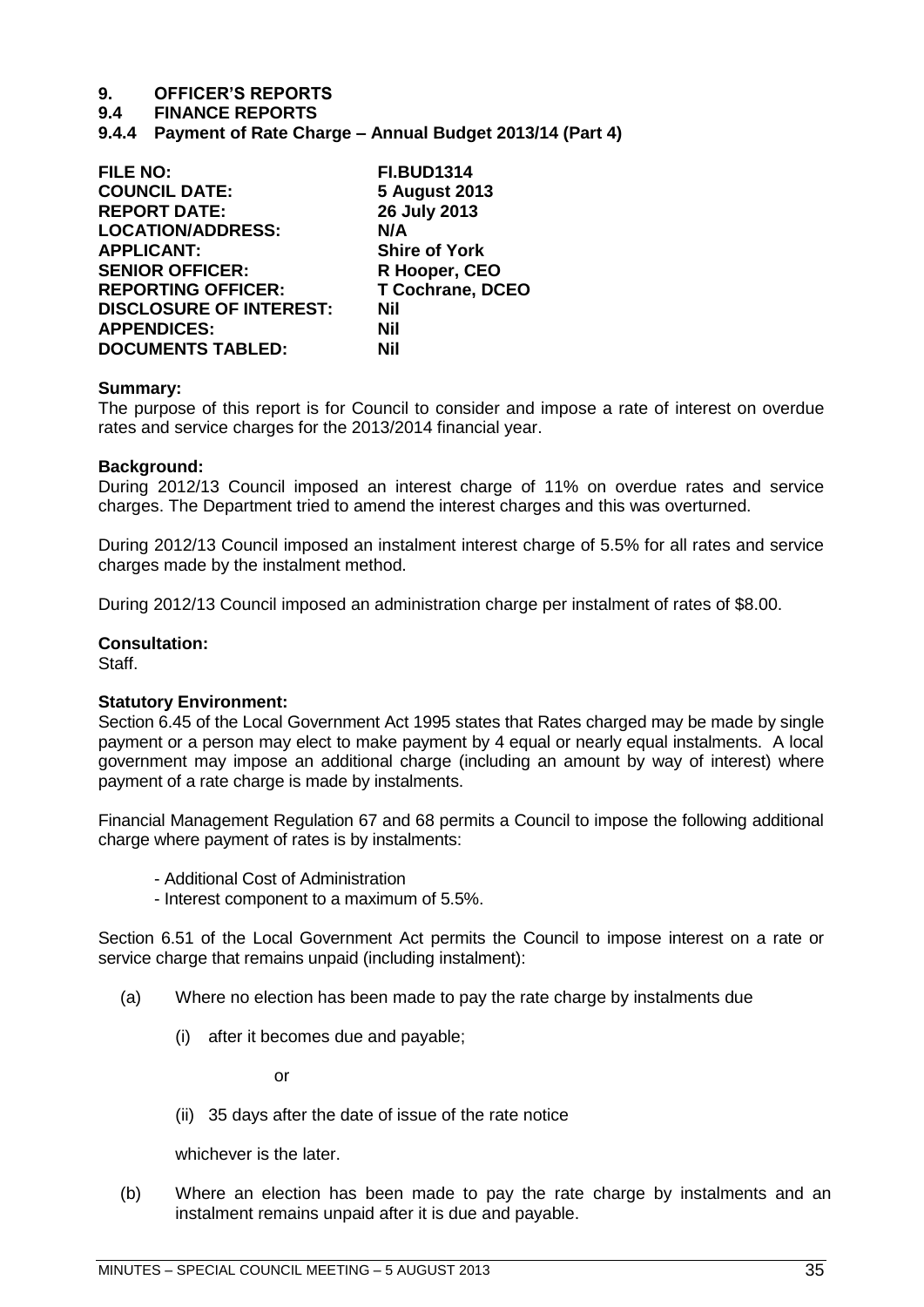### **Policy Implications:**

Not applicable.

### **Financial Implications:**

Financial Management Regulation 70 states that the maximum rate of interest on overdue rates to be imposed under Section 6.51 of the Local Government Act is 11%.

If a late payment interest charge of 11% was imposed the estimated revenue would amount to \$60,000.00.

If an instalment interest charge of 5.5% was imposed the estimated revenue would amount to \$16,000.00.

If an administration charge of \$8.00 was imposed the estimated revenue would amount to \$16,000.00.

Financial Management Regulation 71 details the method of calculation of interest on overdue rates.

- (1) Interest on rates and service charges and the cost of any proceedings to recover such charges, that remain unpaid after the date of becoming due and payable (**"the due date"**) is to be calculated on a simple interest basis for the number of days from the due date until the day before the day on which a payment is received by the local government.
- (2) The principal sum on which interest is calculated for a financial year may include interest accrued but not paid in a previous financial year but is not to include interest accrued in the current financial year.
- (3) If payment is received by the local government during the period from 1st July in a financial year until the annual budget for that financial year is adopted, interest referred to in subregulation (1) for that period is to be at the rate of interest imposed under section 6.51 (1) for the previous financial year.

**Strategic Implications:** Not applicable.

**Voting Requirements: Absolute Majority Required: Yes**

| Site Inspection:                   |                |
|------------------------------------|----------------|
| <b>Site Inspection Undertaken:</b> | Not applicable |

### **Comment:**

It is recommended that Council impose an 11% rate of interest on overdue rates and service charges that remain unpaid after the 35 days. The revenue estimated from the imposition of the interest charge amounts to \$60,000.00 for the 2013/2014 financial year.

It is recommended that Council impose a 5.5% rate of interest to apply on instalment payments for rates and rubbish charges and an administration charge. The revenue estimated from the imposition of the interest charge amounts to \$16,000.00 for the 2013/2014 financial year.

It is recommended that Council impose an additional administration charge where payment of rates is made by instalments. The revenue estimated from the imposition of the administration charge amounts to \$16,000.00 for the 2013/2014 financial year.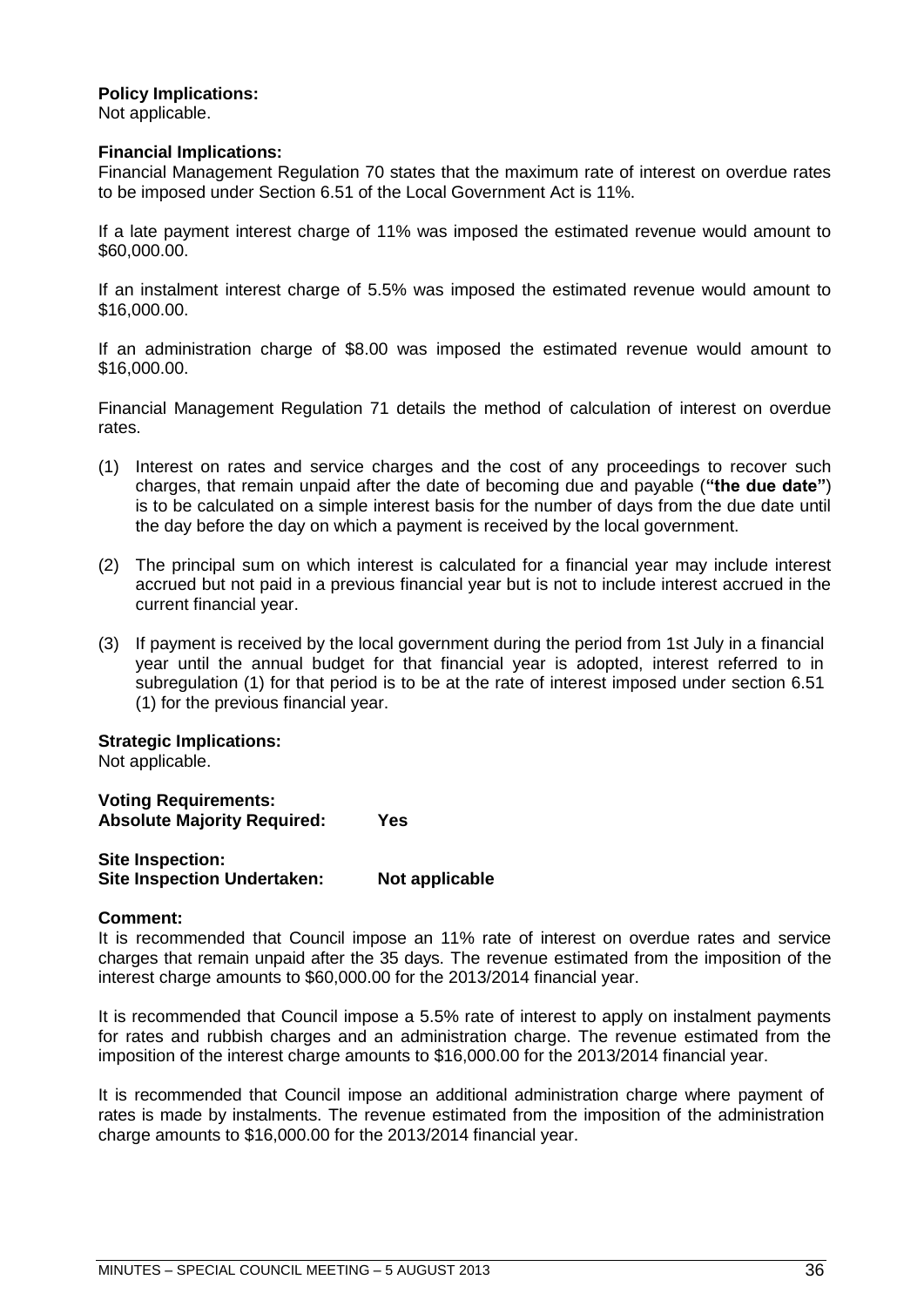Section 6.50 of the Local Government Act 1995 permits a Council to determine when a rate charge becomes due and payable, but can not be earlier than 35 days after the date noted on the rate notice as the date the rate notice was issued. Where a person elects to pay a rate charge by instalments the second and each subsequent instalment does not become due and payable at intervals of less than 2 months.

The due date of each instalment for the 2013/2014 financial year based on the rate notices being distributed on the  $12<sup>th</sup>$  August 2013 is as follows:

- 
- 
- 

- 1st Instalment 17<sup>th</sup> September 2013 - 2nd Instalment 19<sup>th</sup> November 2013 - 3rd Instalment 20<sup>th</sup> January 2014 - 4th Instalment 20<sup>th</sup> March 2014

#### **RESOLUTION 050813**

**Moved: Cr Lawrance Seconded: Cr Scott**

*"That Council:*

*By an absolute majority, pursuant to Section 6.45 and 6.51 of the Local Government Act 1995, resolves to impose the following charges for the 2013/14 financial year:*

*(a) for the late payment of rates, 11%; and*

*(b) charges for the payment of rates by instalment:*

- *i Additional Cost of Administration - \$8.00 per instalment*
- *ii Interest component of 5.5%."*

*CARRIED: 4/0*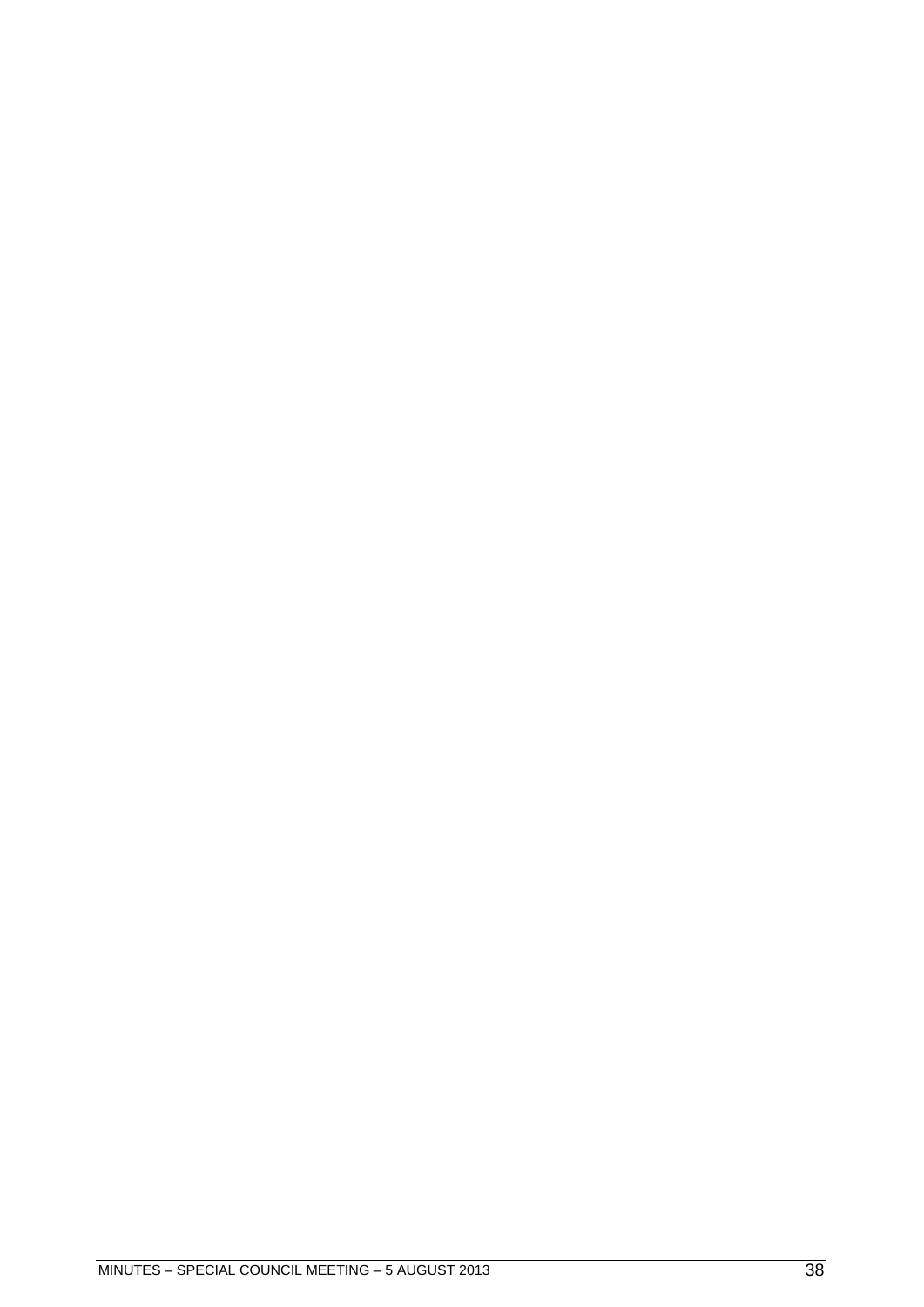### **9.4 FINANCE REPORTS**

<span id="page-38-0"></span>**9.4.5 Imposition of Fees and Charges – Inclusive of Rubbish Removal – Annual Budget 2013/14 (Part 5)**

| <b>FILE NO:</b>                | <b>FI.BUD1314</b>       |
|--------------------------------|-------------------------|
| <b>COUNCIL DATE:</b>           | <b>5 August 2013</b>    |
| <b>REPORT DATE:</b>            | 26 July 2013            |
| <b>LOCATION/ADDRESS:</b>       | N/A                     |
| <b>APPLICANT:</b>              | <b>Shire of York</b>    |
| <b>SENIOR OFFICER:</b>         | R Hooper, CEO           |
| <b>REPORTING OFFICER:</b>      | <b>T Cochrane, DCEO</b> |
| <b>DISCLOSURE OF INTEREST:</b> | Nil                     |
| <b>APPENDICES:</b>             | Nil                     |
| <b>DOCUMENTS TABLED:</b>       | Nil                     |

### **Summary:**

The purpose of this report is for Council to consider the Schedule of Fees and Charges for the 2013/2014 financial year, inclusive of the Rubbish Removal Charge.

#### **Background:**

#### **Insert correspondence.**

### **Consultation:**

Avon Waste; and Staff.

### **Statutory Environment:**

Pursuant to Section 6.16 of the Local Government Act 1995 and Financial Management Regulation 25, a Local Government may impose and recover a fee or a charge for any goods or services it provides or proposes to provide other than a service for which a service charge is imposed.

### **Policy Implications:**

N/A

### **Financial Implications:**

Notes to the Annual Budget No 16 - Fees and Charges Information, details total Revenue for fees and charges for each program as required by Financial Management Regulation 25. In accordance with Financial Management Regulation 25, the estimates of total revenue from Fees and Charges for each program is summarised as follows: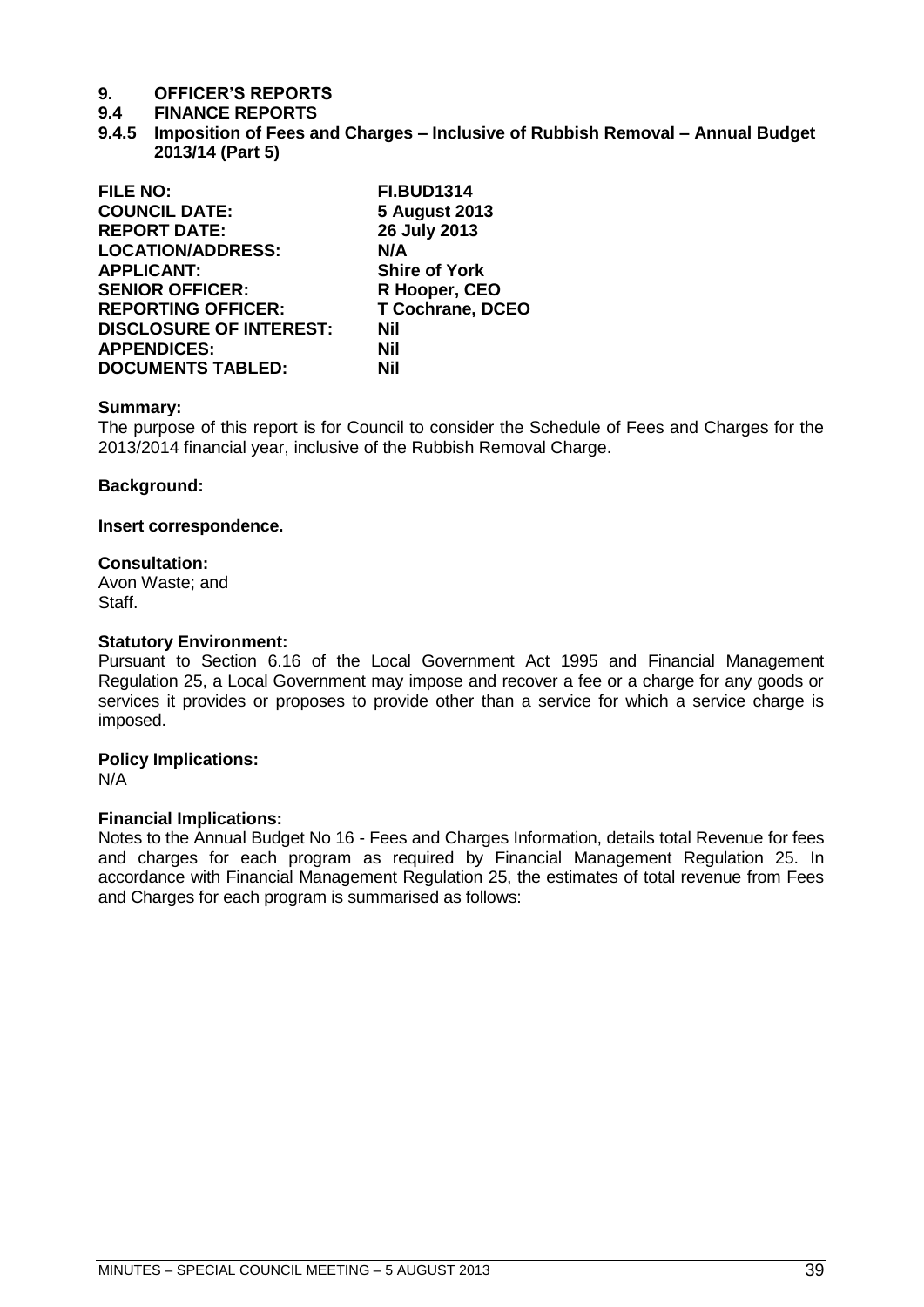| <b>Adopted</b><br><b>Budget</b> |                                    | <b>Actual</b> | Adopted<br><b>Budget</b> |
|---------------------------------|------------------------------------|---------------|--------------------------|
| 2012/13                         |                                    | 2012/13       | 2013/14                  |
| S                               |                                    | S             | S                        |
| 26,100                          | <b>General Purpose Funding</b>     | 30,259        | 26,300                   |
| 5,650                           | Governance                         | 10,025        | 5,809                    |
| 80,010                          | Law, Order, Public Safety          | 60,286        | 81,810                   |
| 82,000                          | Health                             | 42,129        | 52,800                   |
| 29,000                          | <b>Education and Welfare</b>       | 29,810        | 29,000                   |
| 0                               | Housing                            | 0             | 0                        |
| 612,737                         | <b>Community Amenities</b>         | 624,691       | 702,598                  |
| 559,059                         | <b>Recreation and Culture</b>      | 260,551       | 640,418                  |
| O                               | Transport                          | 762           | $\Omega$                 |
| 174,654                         | Economic Services                  | 133,917       | 154,297                  |
| 74679                           | <b>Other Property and Services</b> | 36,812        | 53,190                   |
| 1,643,889                       | <b>TOTAL FEES AND CHARGES</b>      | 1,229,242     | 1,736,222                |

Incorporated into these fees and charges are the following Rubbish Removal Charges for the 2013/2014 financial year:

| <b>WASTE MANAGEMENT LEVY</b>                                                                                                                    |          |         |          |  |
|-------------------------------------------------------------------------------------------------------------------------------------------------|----------|---------|----------|--|
| Levy being to provide for the proper performance of services<br>as mentioned in S66 of the Waste Avoidance and Resource<br>Recovery Act (2007). |          |         |          |  |
| <b>Waste Management Levy (Transfer Station)</b>                                                                                                 |          |         |          |  |
| Per assessment/residence                                                                                                                        | 50.00    |         | 50.00    |  |
| <b>Townsite properties</b>                                                                                                                      |          |         |          |  |
| Charge per bin service                                                                                                                          | 230.00   |         | 230.00   |  |
| Charge per 1.5m <sup>3</sup> bin service                                                                                                        | 1,515.00 |         | 1,515.00 |  |
| Additional pickup of a 1.1m <sup>3</sup> or a 1.5m <sup>3</sup> litre bin                                                                       | 30.00    |         | 30.00    |  |
| Charge per 3.0 m <sup>3</sup> bin service                                                                                                       | 3,280.00 |         | 3,280.00 |  |
| Charge per 4.5 m <sup>3</sup> bin service                                                                                                       | 4,588.00 |         | 4,588.00 |  |
| Purchase additional bin/s through Contractors                                                                                                   |          |         |          |  |
| <b>Rural properties</b>                                                                                                                         |          |         |          |  |
| Charge per bin service                                                                                                                          | 230.00   |         | 230.00   |  |
| Charge per 1.5m <sup>3</sup> litre bin service                                                                                                  | 1,515.00 |         | 1,515.00 |  |
| Charge per 3.0 m <sup>3</sup> bin service                                                                                                       | 3,280.00 |         | 3,280.00 |  |
| Charge per 4.5 <sup>3</sup> bin service                                                                                                         | 4,588.00 |         | 4,588.00 |  |
| All above costs to be charged for delivery                                                                                                      | at cost  | at cost | at cost  |  |

**Strategic Implications:**

N/A

**Voting Requirements: Absolute Majority Required: Yes**

**Site Inspection: Site Inspection Undertaken: Not applicable**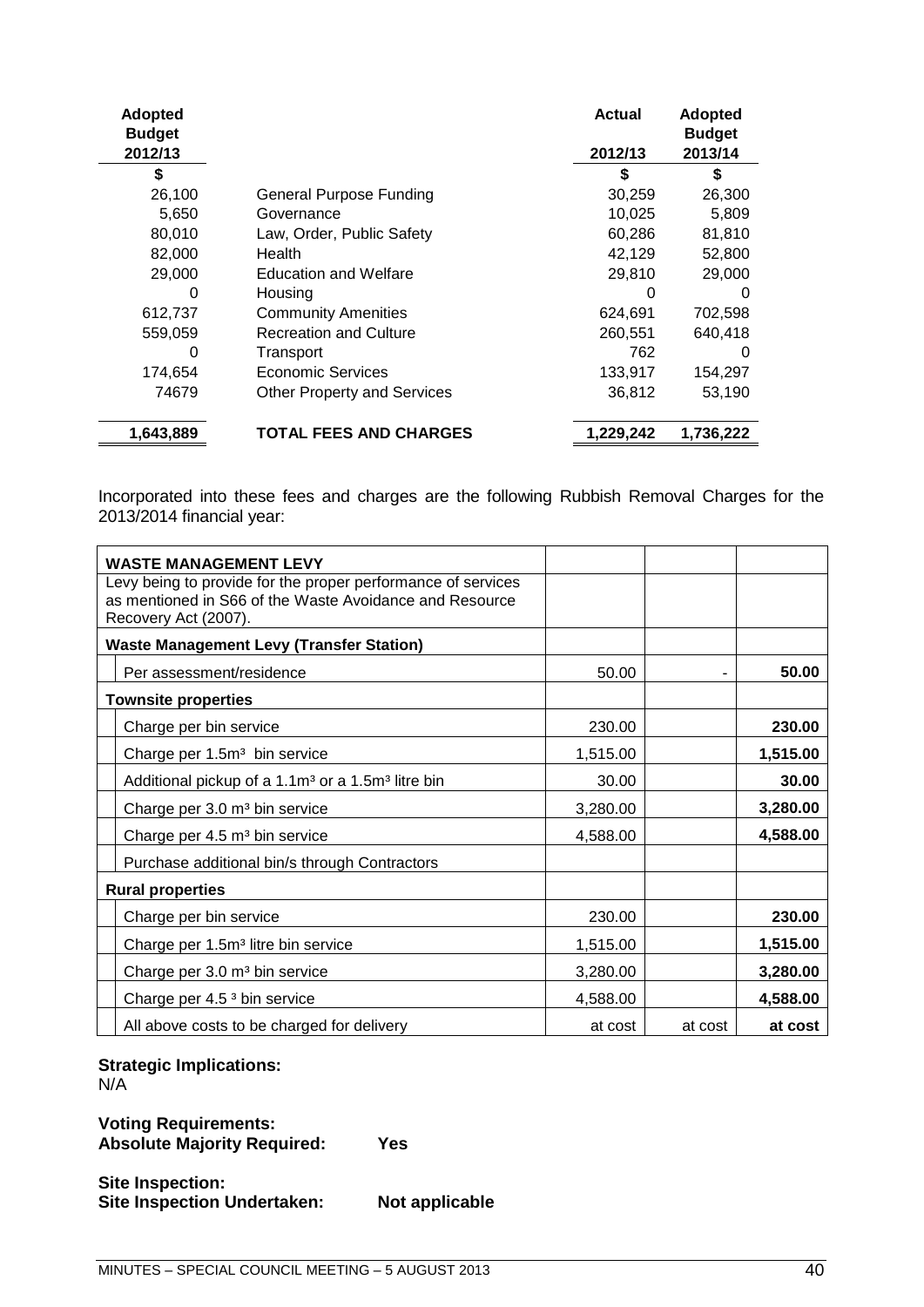### **Comment:**

That Council adopts the Fees and Charges as outlined in Report 9.4.1 for the 2013/2014 financial year.

### **RESOLUTION 060813 Moved: Cr Duperouzel Seconded: Cr Boyle Seconded: Cr Boyle** *"That Council:*

*By an absolute majority, pursuant to Section 6.16 of the Local Government Act 1995, resolves to adopt the:*

- *1. Fees and Charges detailed in the "Schedule of Fees and Charges" as detailed in Report 9.4.1 – Adoption of Annual Budget 2013/14 (Part 1); and*
- *2. Rubbish removal charges and waste management levy as detailed in Report 9.4.1 – Adoption of Annual Budget 2013/14 (Part 1) under the "Schedule of Fees and Charges."*

*CARRIED: 4/0*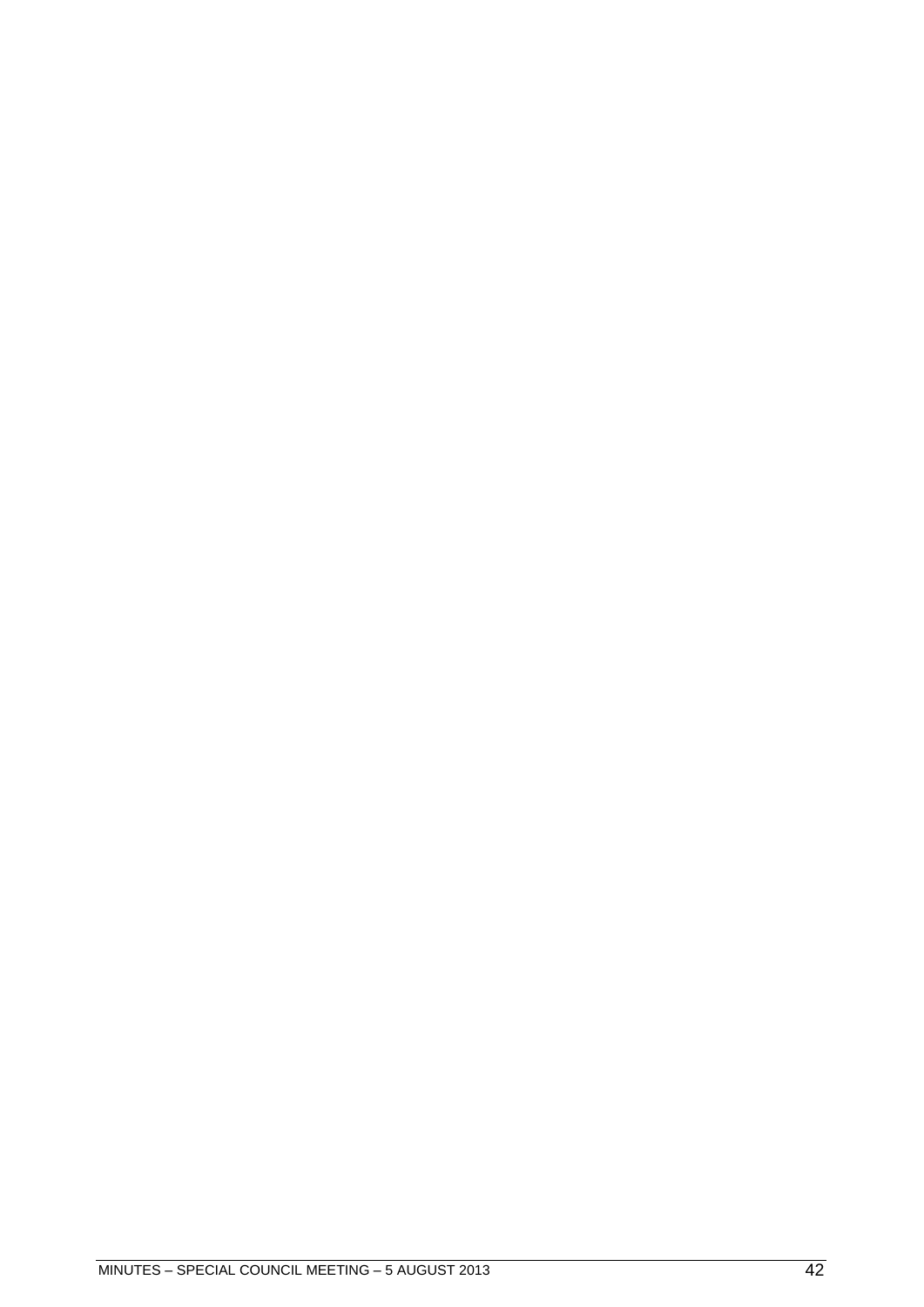### **9.4 FINANCE REPORTS**

<span id="page-42-0"></span>**9.4.6 Rates Incentive Scheme – Annual Budget 2013/14 (Part 6)**

| <b>FILE NO:</b>                | <b>FI.BUD1314</b>       |
|--------------------------------|-------------------------|
| <b>COUNCIL DATE:</b>           | <b>5 August 2013</b>    |
| <b>REPORT DATE:</b>            | 26 July 2013            |
| <b>LOCATION/ADDRESS:</b>       | N/A                     |
| <b>APPLICANT:</b>              | <b>Shire of York</b>    |
| <b>SENIOR OFFICER:</b>         | R Hooper, CEO           |
| <b>REPORTING OFFICER:</b>      | <b>T Cochrane, DCEO</b> |
| <b>DISCLOSURE OF INTEREST:</b> | <b>Nil</b>              |
| <b>APPENDICES:</b>             | <b>Nil</b>              |
| <b>DOCUMENTS TABLED:</b>       | Nil                     |

### **Summary:**

The purpose of this report is to inform Council on the information being issued with the 2013/2014 Rates Notice and the Rate Incentive Scheme Prizes to Ratepayers.

### **Background:**

Council has had a Rate Incentive Scheme in past years and the 2013/2014 financial year also has incentives for Ratepayers to pay their rates by the due date in one lump sum.

### **Consultation:**

Various organisations.

### **Statutory Environment:**

N/A

### **Policy Implications:**

Not applicable.

### **Financial Implications:**

Council donates \$500.00 towards first prize.

### **Strategic Implications:**

Not applicable.

**Voting Requirements: Absolute Majority Required: No**

**Site Inspection: Site Inspection Undertaken: Not applicable**

### **Comment:**

The following prizes have been donated by the sponsors and the Shire of York of the Rate Payment Incentive Scheme:

### **FIRST PRIZE**

A \$1,000 bank account provided by the Shire of York in conjunction with the York & Districts Community Bank Branch of Bendigo Bank

### **SECOND PRIZE**

Two nights accommodation with two Adults in a Superior Room including breakfast valued at \$400 donated by Accor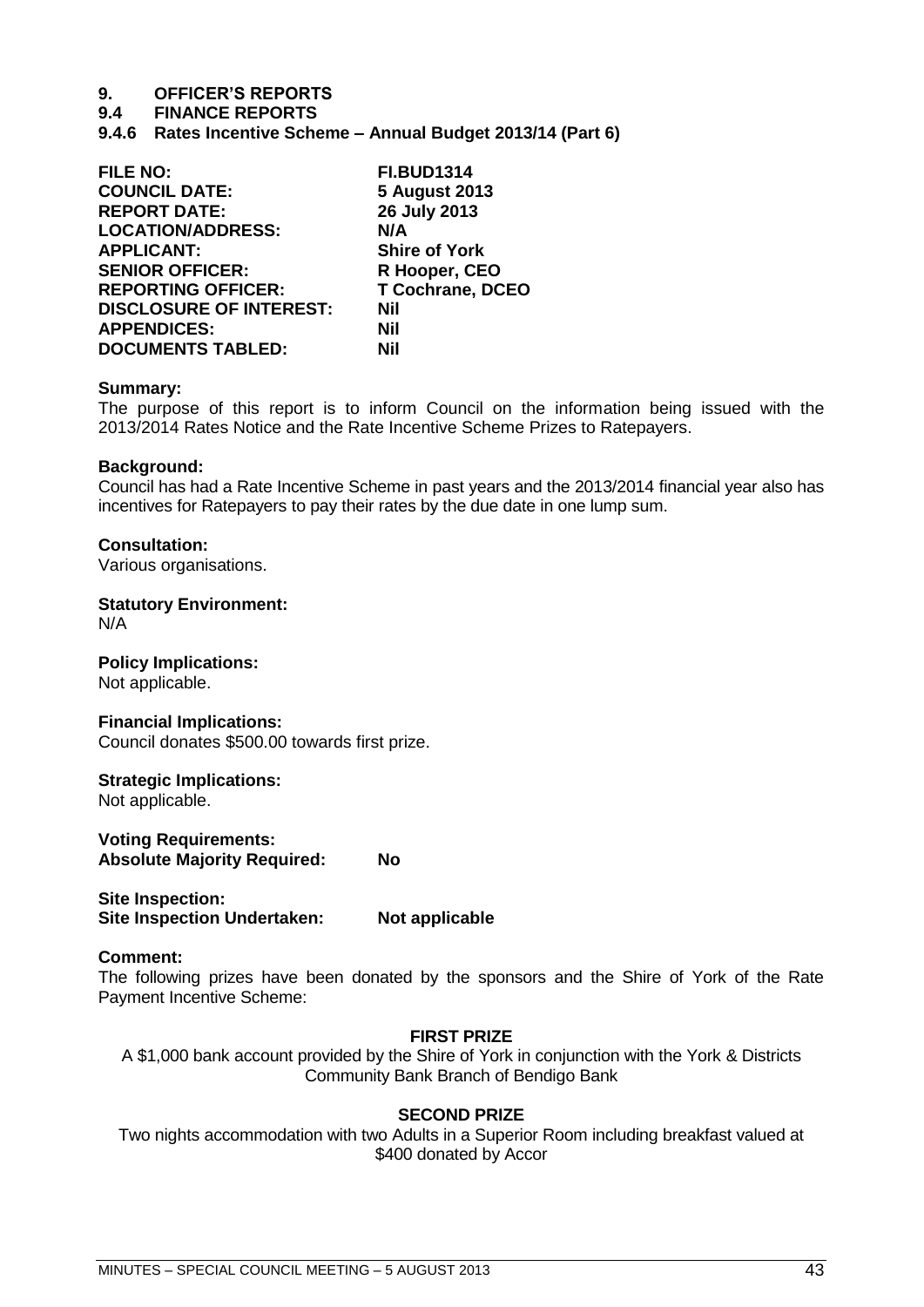### **THIRD PRIZE**

Four (4) tickets to the West Australian Symphony Orchestra for Sol Gabetta Plays Dvorak on Saturday, 16<sup>th</sup> November, 2013, 7.30pm at the Perth Concert Hall

### **FOURTH PRIZE**

\$200 litres of unleaded petrol donated by Fuel Distributors of WA Pty Ltd

The Draw will be conducted through the Random Prize Draw on Council's Synergy Program on the  $18<sup>th</sup>$  September 2013 and the winners will be notified and presented with their prize at the Ordinary Council meeting to be held on the 21<sup>st</sup> October 2013.

The following conditions apply to all Prizes:

- All current and outstanding rates must be received on or before Tuesday  $17<sup>th</sup>$  September 2013 to qualify.
- Councillors and Employees of the Shire of York and their immediate families are ineligible to enter.

The 2013/2014 rate notice package will include the following:

- Shire of York Information Booklet that contains matters relating to the following: Shire Office Opening Hours Shire Contacts Rates Information – Your Property Building Control **Health** Parking The New Cat Laws and You Responsible Dog Ownership – Your Responsibilities Waste & Recycling Information Rubbish & Recycling Collection Calendar Bushfires Information FESA Insert
	- Firebreak Notice
	- Community Newsletter
	- The Amalgamation Proposal Newsletter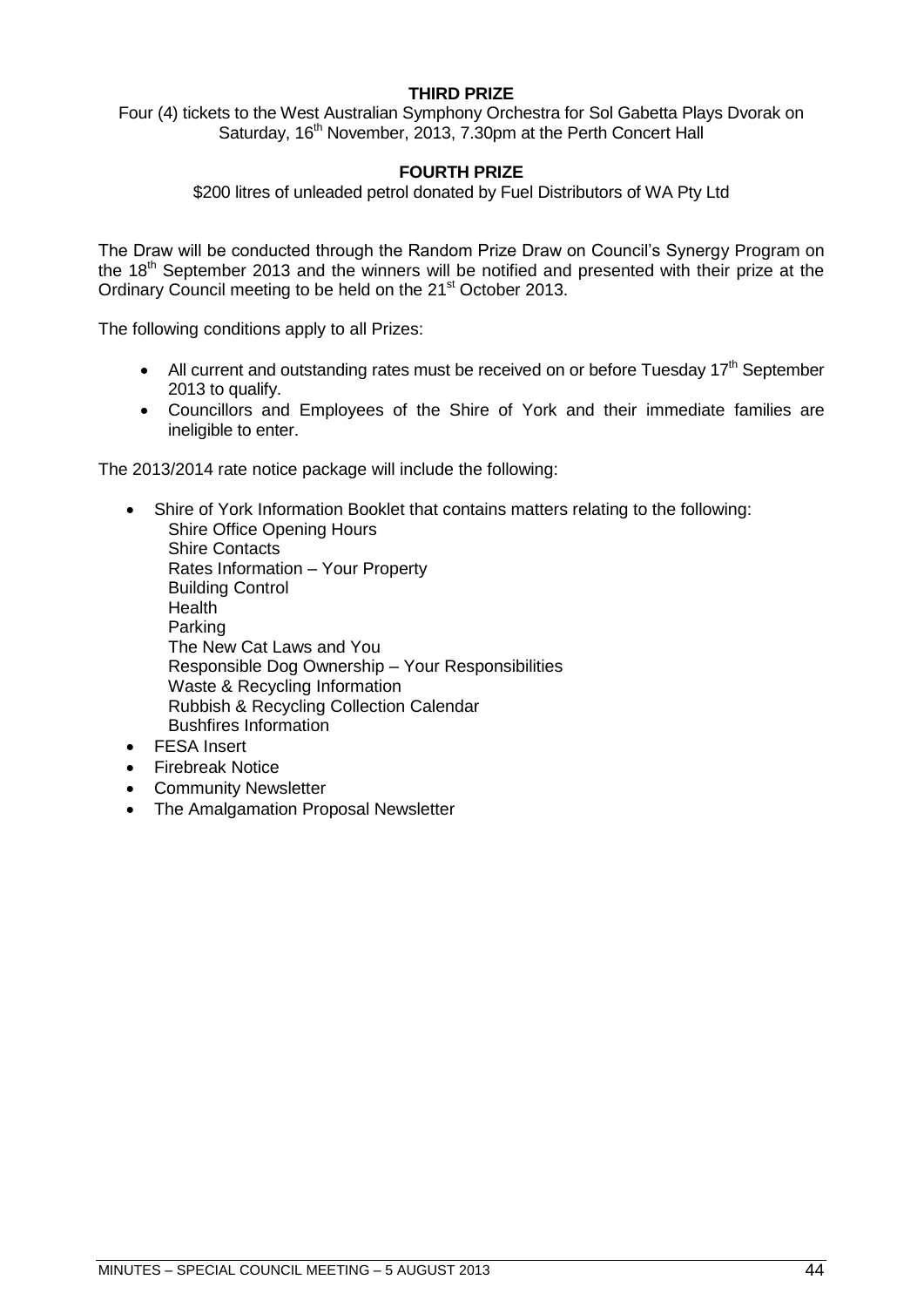#### **RESOLUTION 070813**

**Moved: Cr Scott Seconded: Cr Duperouzel** 

*"That Council:*

- *1. endorse the Report 9.4.6 - Rate Payment Incentive Scheme for 2013/2014; and*
- *2. authorise the Draw to be conducted through the Random Prize Draw on Council's Synergy Program on the 18th September 2013 and the winners will be notified and presented with their prize at the Ordinary Council meeting to be held on the 21st October 2013.*

*Advice Note:*

*All current and outstanding rates must be received on or before Tuesday, 17th September 2013 to qualify for the prize draw.*

*Councillors and Employees of the Shire of York and their immediate families are ineligible to enter."*

*CARRIED: 4/0*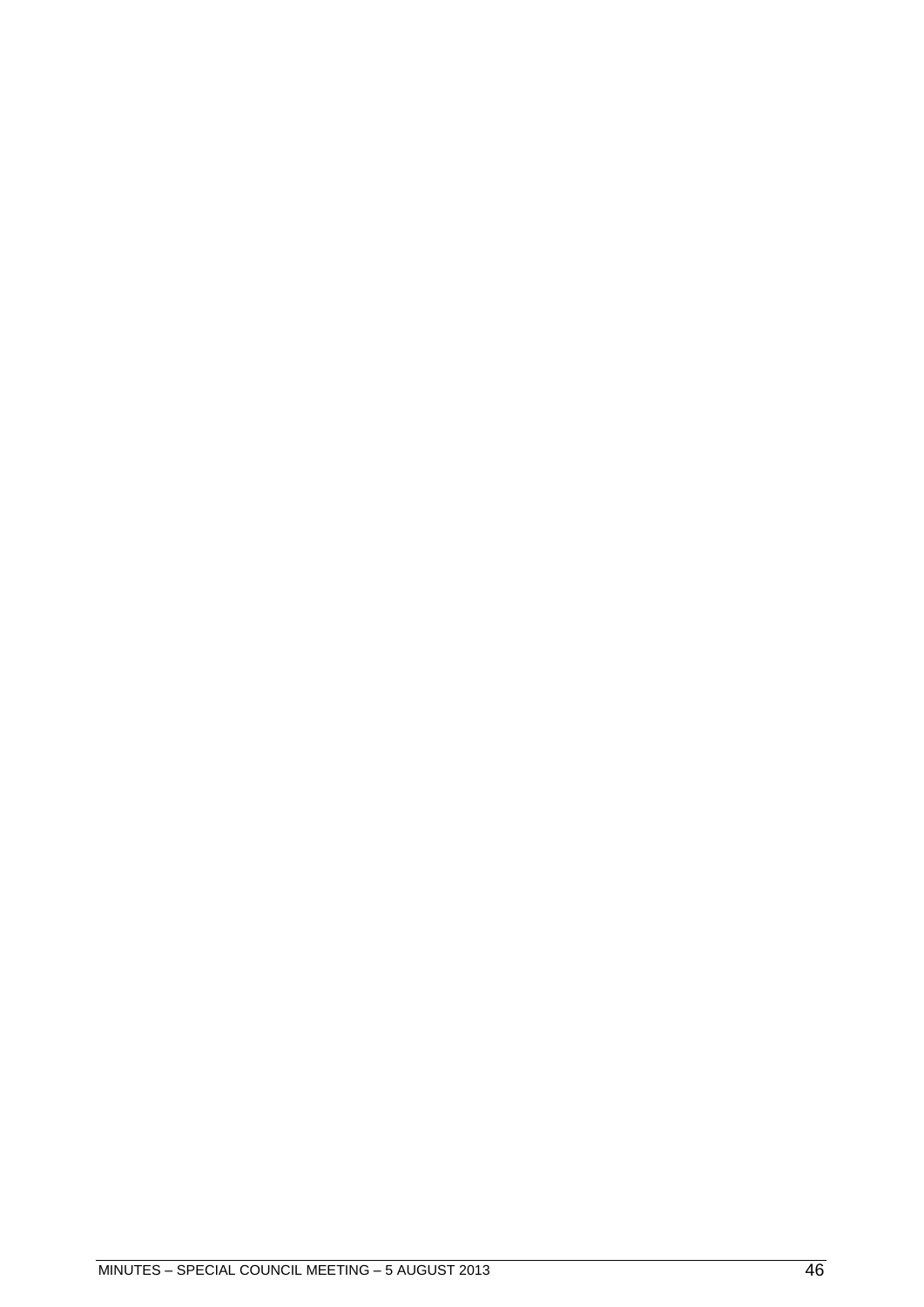### **9.4 FINANCE REPORTS**

<span id="page-46-0"></span>**9.4.7 2013/14 Budget Statement of Financial Activity Statement (Part 7)**

| <b>FILE NO:</b>                | <b>FI.BUD1314</b>                                      |
|--------------------------------|--------------------------------------------------------|
| <b>COUNCIL DATE:</b>           | <b>5 August 2013</b>                                   |
| <b>REPORT DATE:</b>            | 26 July 2013                                           |
| <b>LOCATION/ADDRESS:</b>       | N/A                                                    |
| <b>APPLICANT:</b>              | <b>Shire of York</b>                                   |
| <b>SENIOR OFFICER:</b>         | R Hooper, CEO                                          |
| <b>REPORTING OFFICER:</b>      | <b>T Cochrane, DCEO</b>                                |
| <b>DISCLOSURE OF INTEREST:</b> | <b>Nil</b>                                             |
| <b>APPENDICES:</b>             | Refer Item 9.4.1 - Budget Financial Activity Statement |
| <b>DOCUMENTS TABLED:</b>       | Nil                                                    |

### **Summary:**

The Local Government (Financial Management) Regulations 1996 require a local government to prepare a Financial Activity Statement Report.

### **Background:**

N/A

### **Consultation:**

**Staff** 

### **Statutory Environment:**

Regulation 34 of the Local Government (Financial Management) Regulations 1996 require the following in relation to the Financial Activity Statement:

- (1) A local government is to prepare each month a statement of financial activity reporting on the sources and applications of funds, as set out in the annual budget under regulation 22(1)(d), for that month in the following detail-
	- (a) annual budget estimates, taking into account any expenditure incurred for an additional purpose under section 6.8.
	- (b) budget estimates to the end of the month to which the statement relates;
	- (c) actual amounts of expenditure, revenue and income to the end of the month to which the statement relates;
	- (d) material variances between the comparable amounts referred to in paragraphs (b) and (c); and
	- (e) the net current assets at the end of the month to which the statement relates.
- (2) Each Statement of Financial Activity to is to be accompanied by documents containing-
	- (a) an explanation of the composition of the net current assets of the month to which the statement relates, less committed assets and restricted assets;
	- (b) an explanation of each of the material variances referred to in subregulation  $(1)(d)$ ; and
	- (c) such other supporting information as is considered relevant by the local government.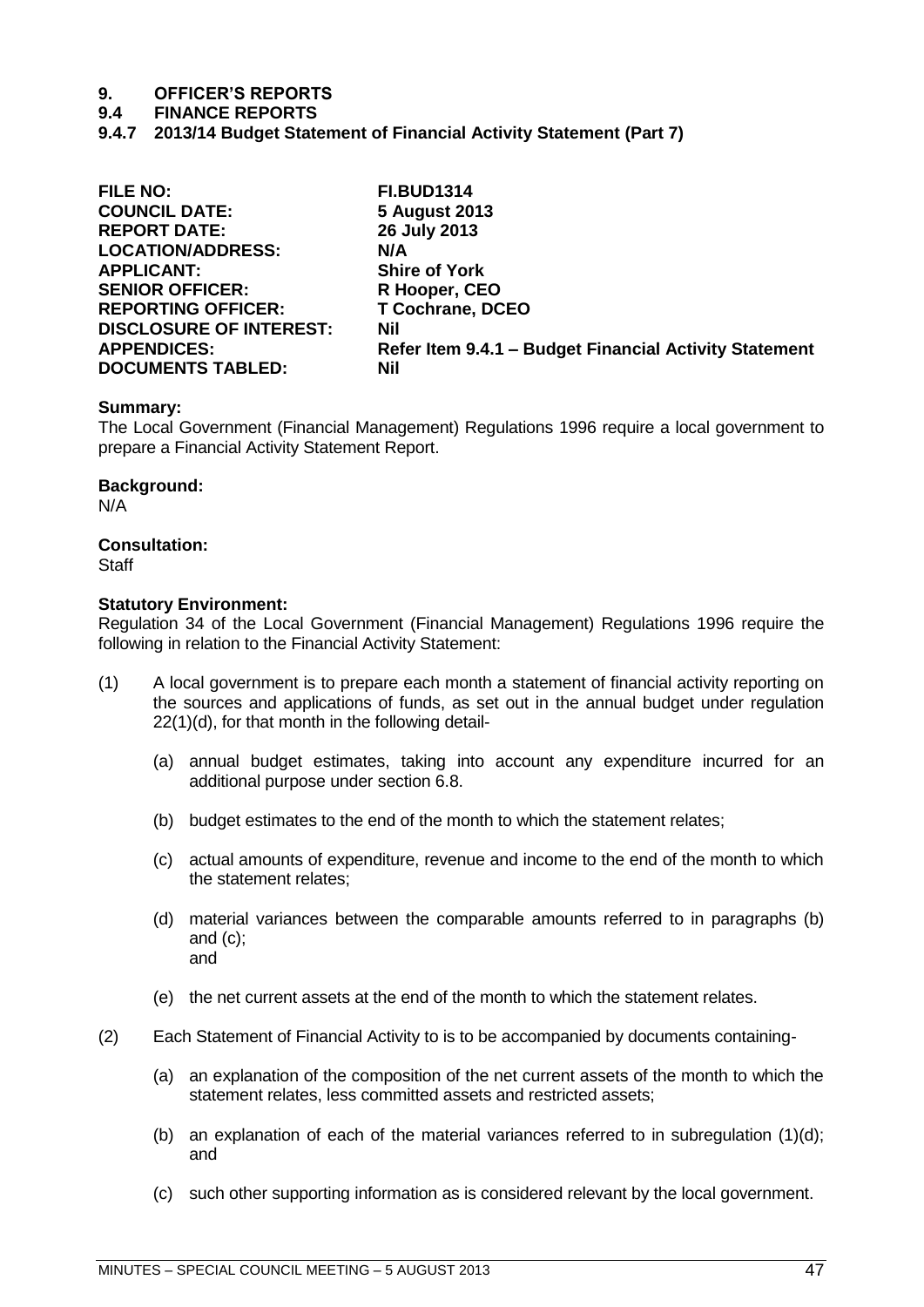- (3) The information in a Statement of Financial Activity may be shown-
	- (a) according to nature and type classification;
	- (b) by program; or
	- (c) by business unit.
- (4) A Statement of Financial Activity and the accompanying documents referred to in subregulation (2), are to be
	- (a) presented to the Council
		- (i) at the next ordinary meeting of the Council following the end of the month to which the Statement relates; or
		- (ii) if the Statement is not prepared in time to present it to the meeting referred to in subparagraph (i), to the next ordinary meeting of the Council after that meeting;

and

- (b) recorded in the minutes of the meeting at which it is presented.
- (5) Each financial year, a local government is to adopt a percentage or value, calculated in accordance with AAS 5, to be used in Statements of Financial Activity for reporting material variances.
- $(6)$  In this regulation  $-$

**"committed assets"** means revenue unspent but set aside under the annual budget for a specific purpose;

**"restricted assets"** has the same meaning as in AAS 27.

**Policy Implications:** N/A

**Financial Implications:** Detailed in the attached document.

**Strategic Implications:** N/A

**Voting Requirements: Absolute Majority Required: No**

**Site Inspection: Site Inspection Undertaken: Not applicable**

### **Comment:**

Accordingly, in order the meet the reporting requirements of the statement of financial activity, a twelve month Budget has been prepared for the 2013/2014 financial year in the required format.

It is recommended that Council adopts the 2013/2014 Budget Statement of Financial Activity.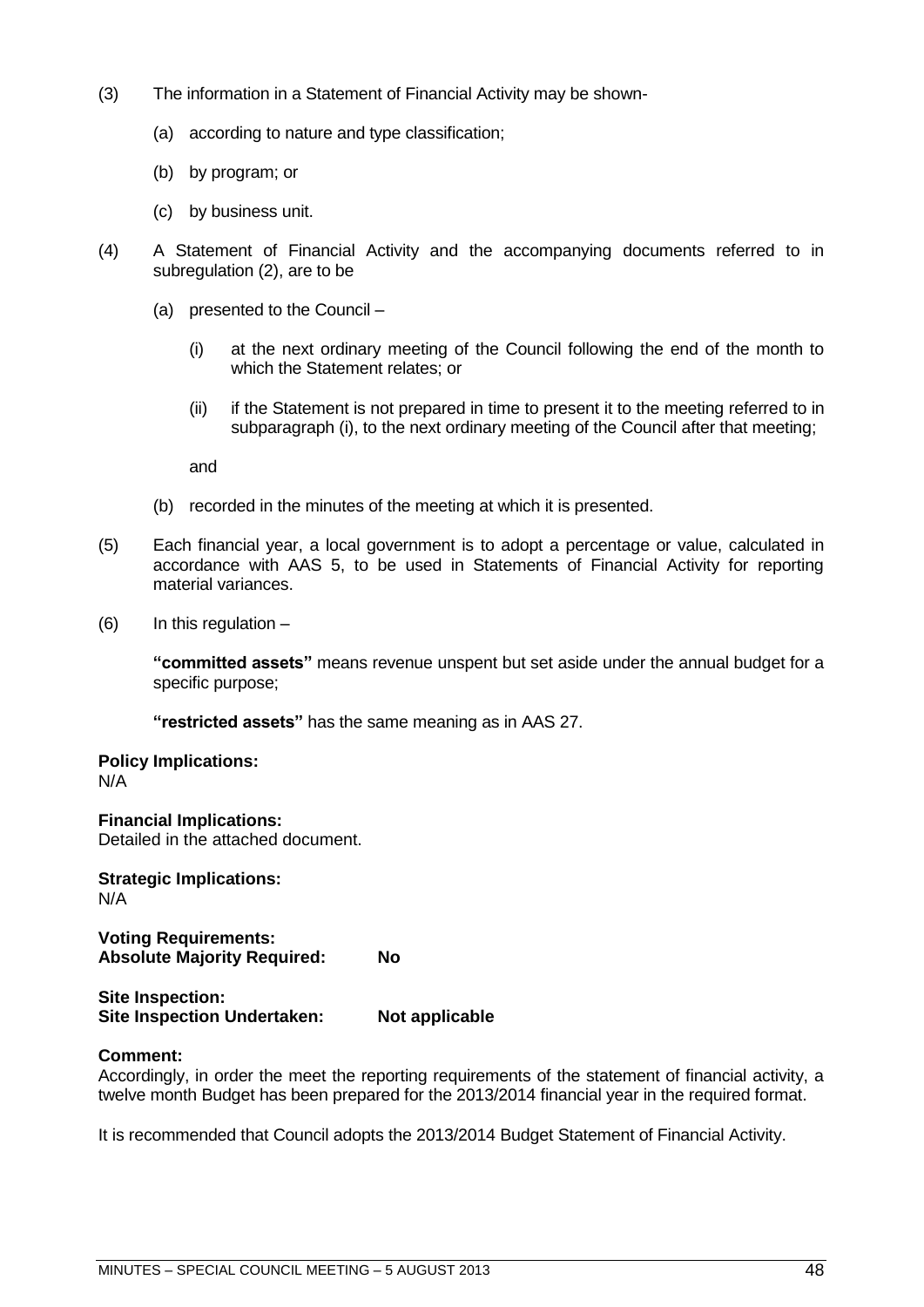### **RESOLUTION 080813**

**Moved: Cr Duperouzel Seconded: Cr Scott** 

*"That Council, by a simple majority:*

*1. In accordance with Regulation 34(5) of the Local Government (Financial Management) Regulations 1996 and Australian Accounting Standard Number 5, adopt the percentage of 10% or \$10,000 whichever is the greater for reporting material variances in the Statement of Financial Activity."*

*CARRIED: 4/0*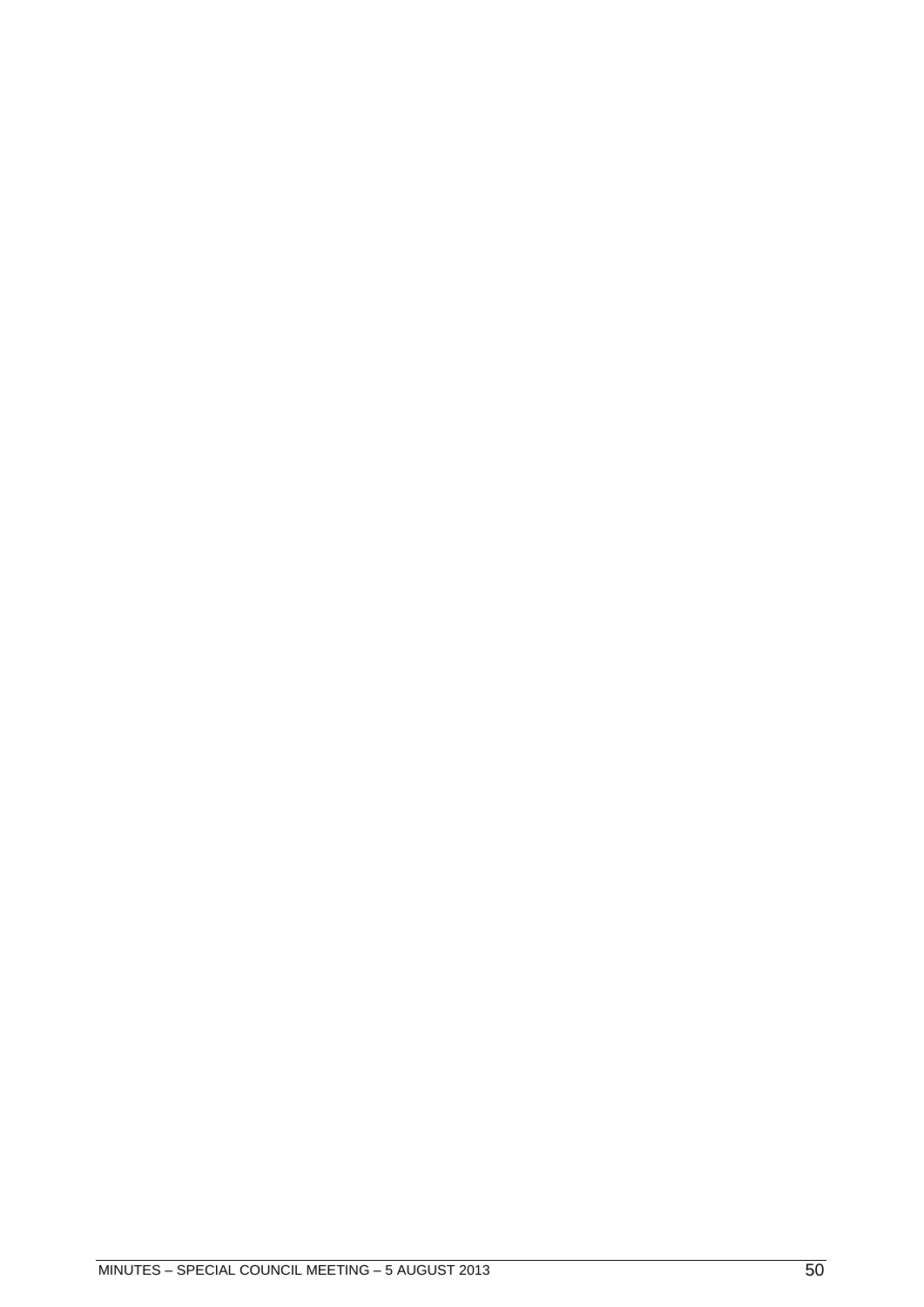### <span id="page-50-0"></span>**9.5 Late Reports**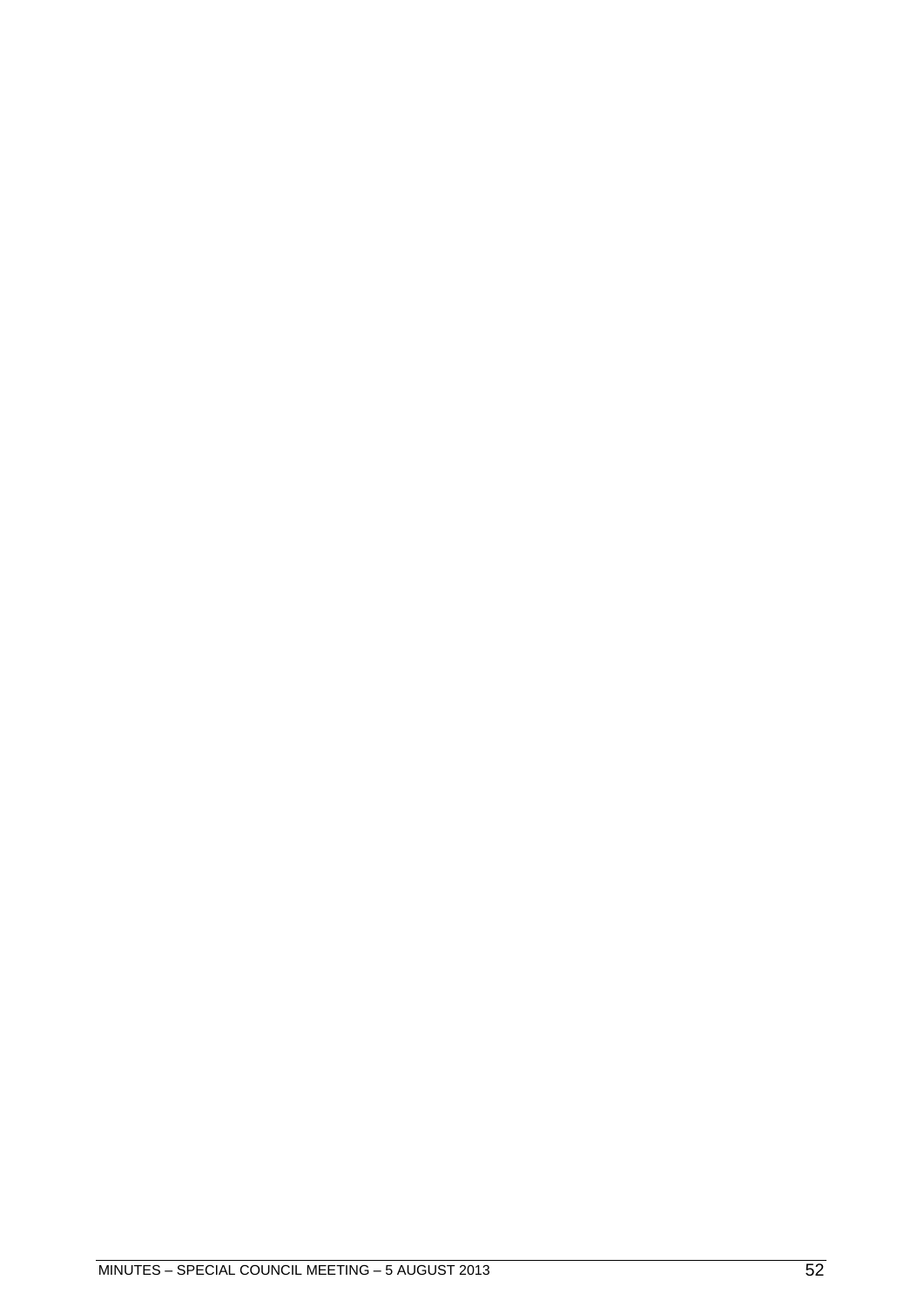### <span id="page-52-0"></span>**9.6 Confidential Reports**